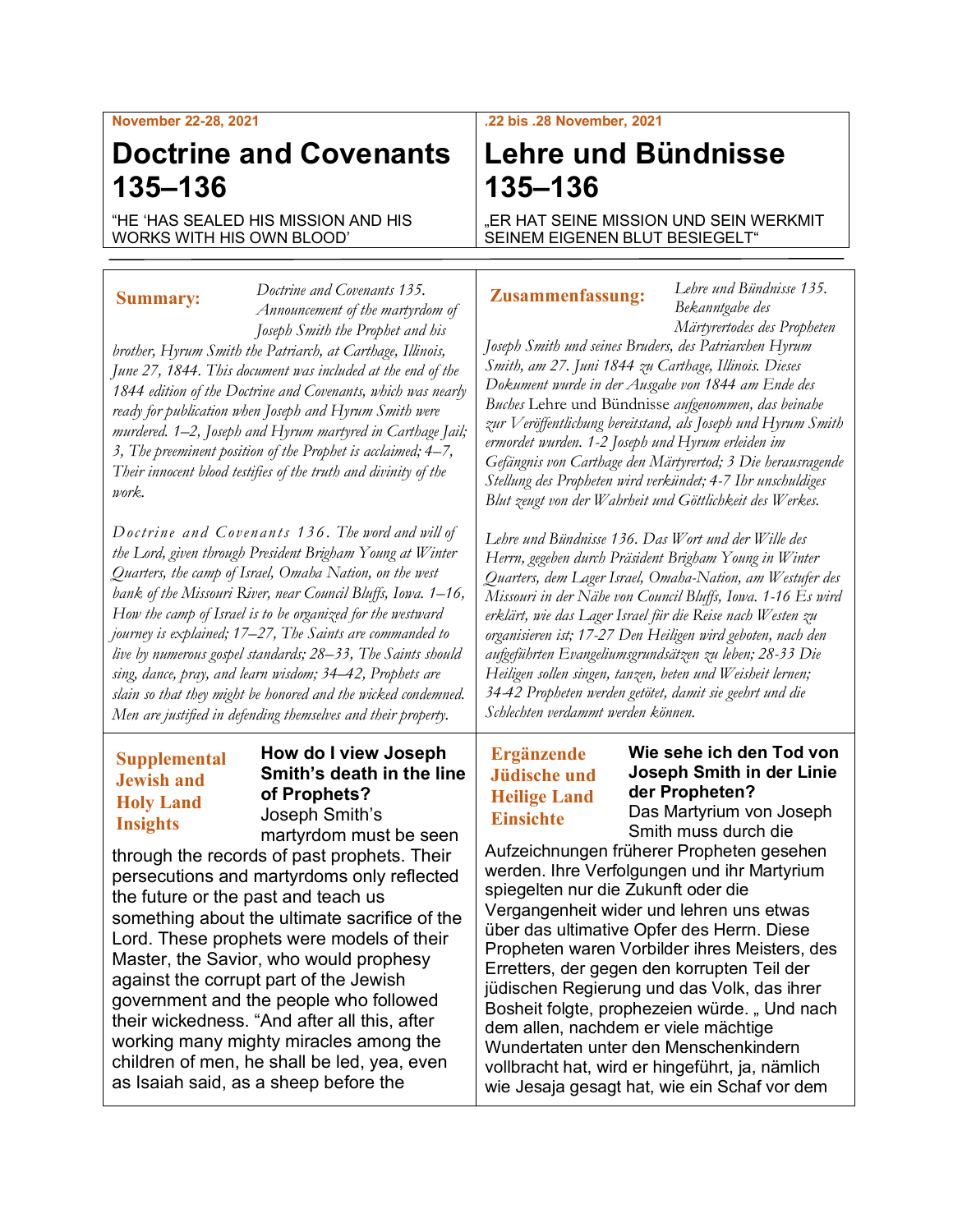| shearer is dumb, so he opened not his                                                                                                                                                                                                                                                                                                                                                                                                                                                                                                                                                                                                                                                                                                                                                                                                                                                                                                                                                                                                                                                                                                                                                                                                                                                                                                                                                                                                                                                                                                                                                                                                                                                                                                                                                                                | Scherer stumm ist, so hat er seinen Mund nicht                                                                                                                                                                                                                                                                                                                                                                                                                                                                                                                                                                                                                                                                                                                                                                                                                                                                                                                                                                                                                                                                                                                                                                                                                                                                                                                                                                                                                                                                                                                                                                                                                                                                                                                                                                                                                                                                                                                                               |
|----------------------------------------------------------------------------------------------------------------------------------------------------------------------------------------------------------------------------------------------------------------------------------------------------------------------------------------------------------------------------------------------------------------------------------------------------------------------------------------------------------------------------------------------------------------------------------------------------------------------------------------------------------------------------------------------------------------------------------------------------------------------------------------------------------------------------------------------------------------------------------------------------------------------------------------------------------------------------------------------------------------------------------------------------------------------------------------------------------------------------------------------------------------------------------------------------------------------------------------------------------------------------------------------------------------------------------------------------------------------------------------------------------------------------------------------------------------------------------------------------------------------------------------------------------------------------------------------------------------------------------------------------------------------------------------------------------------------------------------------------------------------------------------------------------------------|----------------------------------------------------------------------------------------------------------------------------------------------------------------------------------------------------------------------------------------------------------------------------------------------------------------------------------------------------------------------------------------------------------------------------------------------------------------------------------------------------------------------------------------------------------------------------------------------------------------------------------------------------------------------------------------------------------------------------------------------------------------------------------------------------------------------------------------------------------------------------------------------------------------------------------------------------------------------------------------------------------------------------------------------------------------------------------------------------------------------------------------------------------------------------------------------------------------------------------------------------------------------------------------------------------------------------------------------------------------------------------------------------------------------------------------------------------------------------------------------------------------------------------------------------------------------------------------------------------------------------------------------------------------------------------------------------------------------------------------------------------------------------------------------------------------------------------------------------------------------------------------------------------------------------------------------------------------------------------------------|
| mouth. Yea, even so he shall be led,                                                                                                                                                                                                                                                                                                                                                                                                                                                                                                                                                                                                                                                                                                                                                                                                                                                                                                                                                                                                                                                                                                                                                                                                                                                                                                                                                                                                                                                                                                                                                                                                                                                                                                                                                                                 | aufgetan. Ja, eben so wird er hingeführt,                                                                                                                                                                                                                                                                                                                                                                                                                                                                                                                                                                                                                                                                                                                                                                                                                                                                                                                                                                                                                                                                                                                                                                                                                                                                                                                                                                                                                                                                                                                                                                                                                                                                                                                                                                                                                                                                                                                                                    |
| crucified, and slain, the flesh becoming                                                                                                                                                                                                                                                                                                                                                                                                                                                                                                                                                                                                                                                                                                                                                                                                                                                                                                                                                                                                                                                                                                                                                                                                                                                                                                                                                                                                                                                                                                                                                                                                                                                                                                                                                                             | gekreuzigt und getötet werden, und das Fleisch                                                                                                                                                                                                                                                                                                                                                                                                                                                                                                                                                                                                                                                                                                                                                                                                                                                                                                                                                                                                                                                                                                                                                                                                                                                                                                                                                                                                                                                                                                                                                                                                                                                                                                                                                                                                                                                                                                                                               |
| subject even unto death, the will of the Son                                                                                                                                                                                                                                                                                                                                                                                                                                                                                                                                                                                                                                                                                                                                                                                                                                                                                                                                                                                                                                                                                                                                                                                                                                                                                                                                                                                                                                                                                                                                                                                                                                                                                                                                                                         | wird selbst dem Tod untertan, der Wille des                                                                                                                                                                                                                                                                                                                                                                                                                                                                                                                                                                                                                                                                                                                                                                                                                                                                                                                                                                                                                                                                                                                                                                                                                                                                                                                                                                                                                                                                                                                                                                                                                                                                                                                                                                                                                                                                                                                                                  |
| being swallowed up in the will of the Father."                                                                                                                                                                                                                                                                                                                                                                                                                                                                                                                                                                                                                                                                                                                                                                                                                                                                                                                                                                                                                                                                                                                                                                                                                                                                                                                                                                                                                                                                                                                                                                                                                                                                                                                                                                       | Sohnes wird im Willen des Vaters                                                                                                                                                                                                                                                                                                                                                                                                                                                                                                                                                                                                                                                                                                                                                                                                                                                                                                                                                                                                                                                                                                                                                                                                                                                                                                                                                                                                                                                                                                                                                                                                                                                                                                                                                                                                                                                                                                                                                             |
| (Mosiah 15:6-7)                                                                                                                                                                                                                                                                                                                                                                                                                                                                                                                                                                                                                                                                                                                                                                                                                                                                                                                                                                                                                                                                                                                                                                                                                                                                                                                                                                                                                                                                                                                                                                                                                                                                                                                                                                                                      | verschlungen." (Mosia 15:6-7)                                                                                                                                                                                                                                                                                                                                                                                                                                                                                                                                                                                                                                                                                                                                                                                                                                                                                                                                                                                                                                                                                                                                                                                                                                                                                                                                                                                                                                                                                                                                                                                                                                                                                                                                                                                                                                                                                                                                                                |
| What can I learn from Jewish thoughts on<br>martyrdom?<br>Let me add some Jewish thought on<br>martyrdom. It may have some significance in<br>understanding the difference between<br>righteous martyrdom and those would cause<br>themselves to die in their evil intent<br>destroying and killing others. "Martyrdom is<br>permitted only in the most exceptional<br>circumstances; to lay down one's life, even<br>for the fulfillment of divine laws, when such<br>sacrifice is not required by law, is regarded<br>as a mortal offense. "The willingness to<br>sacrifice life rather than faith, is one of the<br>most significant concepts of Judaism, and<br>has paradoxically been a factor in Jewish<br>survival, where other oppressed groups<br>have assimilated and disappeared. The laws<br>of martyrdom were first formulated at the<br>rabbinic council of Lydda in the second<br>century C.E. when <i>kiddush ha-Shem</i><br>(Sanctification of the Name [of God]) was<br>declared obligatory with regard to three<br>situations: idolatry, unchastity, and murder.<br>Rather than worship idols, commit an<br>unchaste act, or murder, the Jew is<br>commanded to choose death. All other<br>commandments may be violated rather than<br>suffer death. But should a Jew be forced into<br>breaking any commandment in the presence<br>of ten Jews (or more) in order to<br>demonstrate his apostasy (abandonment of<br>faith) he is obliged to sanctify God's name<br>by choosing death. If ten Jews are not<br>present, he should transgress rather than be<br>killed. These rules were to apply in 'normal'<br>times. In periods of persecution of the whole<br>community, however, death was to be<br>chosen even if no other Jews were present.<br>The rabbis understood the first verse of the | Was kann ich aus jüdischen Gedanken zum<br><b>Martyrium lernen?</b><br>Lassen Sie mich einige jüdische Gedanken<br>zum Martyrium hinzufügen. Es kann eine<br>gewisse Bedeutung haben, um den<br>Unterschied zwischen rechtschaffenem<br>Martyrium und denen zu verstehen, die in ihrer<br>bösen Absicht sterben würden, andere zu<br>zerstören und zu töten. "Das Martyrium ist nur<br>unter den außergewöhnlichsten Umständen<br>erlaubt; sein Leben hinzugeben, selbst zur<br>Erfüllung der göttlichen Gesetze, wenn ein<br>solches Opfer nicht gesetzlich vorgeschrieben<br>ist, gilt als tödliches Vergehen. "Die<br>Bereitschaft, eher Leben als Glauben zu<br>opfern, ist eines der bedeutendsten Konzepte<br>des Judentums und war paradoxerweise ein<br>Faktor für das jüdische Überleben, wo andere<br>unterdrückte Gruppen sich assimiliert und<br>verschwunden sind. Die Gesetze des<br>Märtyrertums wurden erstmals im zweiten<br>Jahrhundert n. Chr. auf dem Rabbinerkonzil<br>von Lydda formuliert, als Kiddusch ha-Shem<br>(Heiligung des Namens [Gottes]) in Bezug auf<br>drei Situationen für obligatorisch erklärt wurde:<br>Götzendienst, Unkeuschheit und Mord. Anstatt<br>Götzen anzubeten, eine unkeusche Handlung<br>zu begehen oder zu morden, wird dem Juden<br>befohlen, den Tod zu wählen. Alle anderen<br>Gebote können eher verletzt werden, als den<br>Tod zu erleiden. Aber sollte ein Jude<br>gezwungen werden, in Anwesenheit von zehn<br>Juden (oder mehr) ein Gebot zu brechen, um<br>seinen Abfall (Glaubensverzicht) zu<br>demonstrieren, ist er verpflichtet, den Namen<br>Gottes durch die Wahl des Todes zu heiligen.<br>Wenn zehn Juden nicht anwesend sind, sollte<br>er eher übertreten als getötet werden. Diese<br>Regeln sollten in "normalen" Zeiten gelten. In<br>Zeiten der Verfolgung der ganzen Gemeinde<br>war jedoch der Tod zu wählen, auch wenn<br>keine anderen Juden anwesend waren. Die<br>Rabbiner verstanden den ersten Vers des |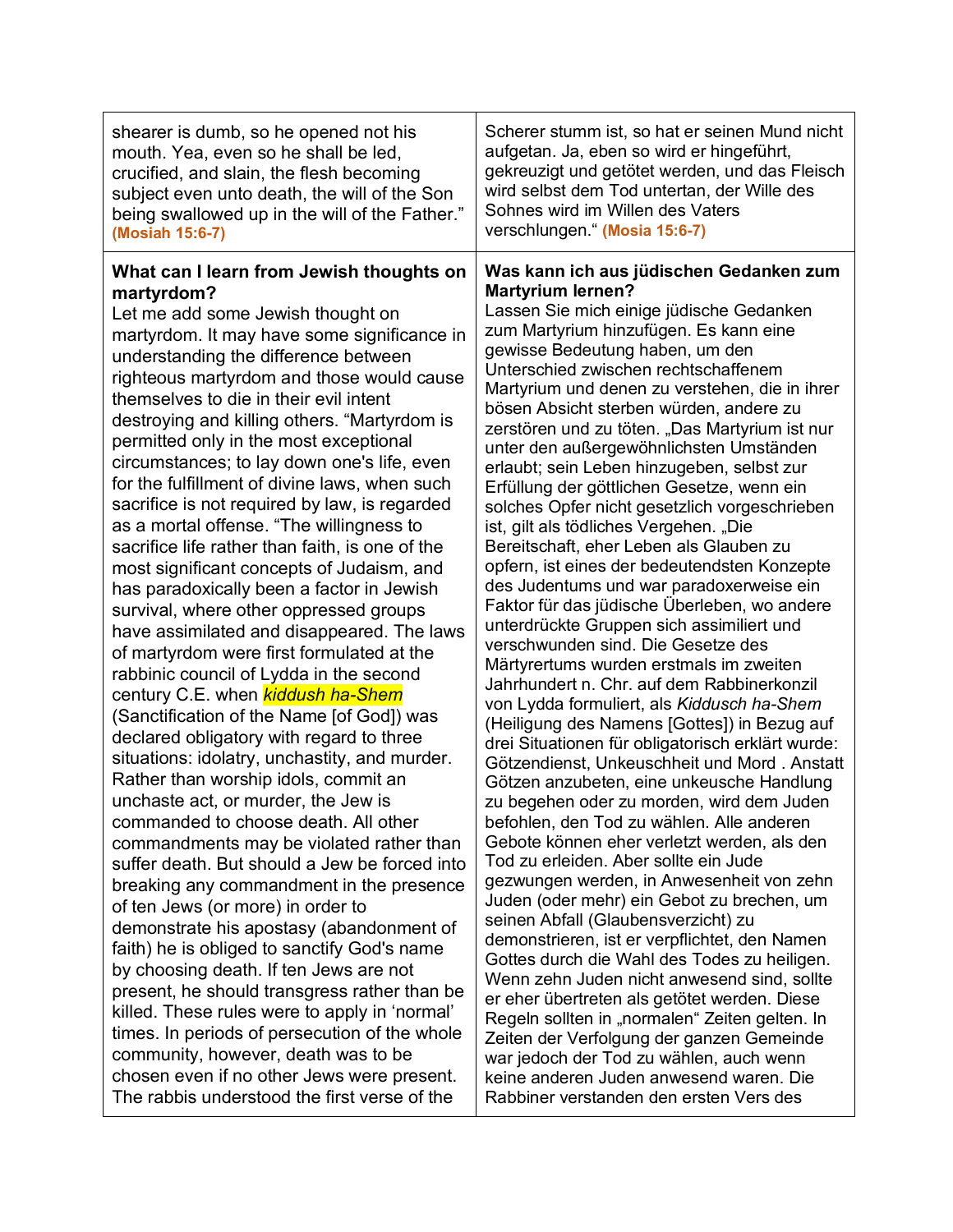| <b>Shema</b> , 'And you shall love the Lord your<br>God with all your soul,' as meaning even<br>if He demands your soul from you, and,<br>indeed, the proclamation of the <b>Shema</b> ,<br>'Hear, O Israel, the Lord is our God, the Lord<br>is One,' was the phrase with which martyrs<br>went to their death." (Encyclopedia Judaica<br>$Jr.$ )                                                                                                                                                                                                                                                                                                                                                                                                                                                                                                                                                                                                                                                                                                                                                                                                                                                                                                                                                                                                                                                                                                                                                                                            | Schema: "Und du sollst den Herrn, deinen<br>Gott, lieben. mit deiner ganzen Seele"<br>bedeutet, auch wenn er deine Seele von dir<br>verlangt, und zwar die Verkündigung des<br>Schema: "Höre, Israel, der Herr ist unser Gott,<br>der Herr ist eins" war der Satz, mit dem<br>Märtyrer gingen in den Tod." (Enzyklopädie<br>Judaica Jr.)                                                                                                                                                                                                                                                                                                                                                                                                                                                                                                                                                                                                                                                                                                                                                                                                                                                                                                                                                                                                                                                                                                                                                                                                                                                                                                                                                              |
|-----------------------------------------------------------------------------------------------------------------------------------------------------------------------------------------------------------------------------------------------------------------------------------------------------------------------------------------------------------------------------------------------------------------------------------------------------------------------------------------------------------------------------------------------------------------------------------------------------------------------------------------------------------------------------------------------------------------------------------------------------------------------------------------------------------------------------------------------------------------------------------------------------------------------------------------------------------------------------------------------------------------------------------------------------------------------------------------------------------------------------------------------------------------------------------------------------------------------------------------------------------------------------------------------------------------------------------------------------------------------------------------------------------------------------------------------------------------------------------------------------------------------------------------------|-------------------------------------------------------------------------------------------------------------------------------------------------------------------------------------------------------------------------------------------------------------------------------------------------------------------------------------------------------------------------------------------------------------------------------------------------------------------------------------------------------------------------------------------------------------------------------------------------------------------------------------------------------------------------------------------------------------------------------------------------------------------------------------------------------------------------------------------------------------------------------------------------------------------------------------------------------------------------------------------------------------------------------------------------------------------------------------------------------------------------------------------------------------------------------------------------------------------------------------------------------------------------------------------------------------------------------------------------------------------------------------------------------------------------------------------------------------------------------------------------------------------------------------------------------------------------------------------------------------------------------------------------------------------------------------------------------|
| What are other biblical and historical<br>examples?<br>"Jewish history is replete with examples of<br>those willing to die for their faith from<br>Shadrach, Meshach and Abednego, who in<br>the Book of Daniel refused to worship an idol<br>and thus endangered their lives, up to the<br>present generation of Soviet Jews who<br>suffer indescribable hardships rather than<br>give up their Jewishness. Under Antiochus<br>Epiphanes, Hellenizers applied violent<br>methods toward the Jews. The Fourth Book<br>of Maccabees is almost entirely a sermon on<br>the meaning and glory of self-sacrifice.<br>Whereas in Christian and Muslim thought<br>martyrdom is chiefly regarded as the act of<br>individuals warranting canonization as<br>saints, in Judaism it remains a task for each<br>and every Jew to fulfill if the appropriate<br>moment should come. "Throughout the ages<br>Jews have endangered their lives and even<br>died as martyrs to faithfully observe the<br>dietary laws. During the period of the Greek<br>rule of <i>Erez</i> Israel (second century B.C.E.)<br>many Jews chose to die rather than eat the<br>unclean foods which the Greeks forced upon<br>them. In peril of their lives, Jews carried out<br>the laws of ritual slaughter during the<br>Crusades. The Marranos of the Inquisition,<br>the Cantonists of Czarist Russia, and the<br>inmates of Nazi concentration camps all<br>remained steadfastly faithful to the laws of<br>Kashrut, despite all threats." (Encyclopedia<br>Judaica Jr.) | Was sind andere biblische und historische<br><b>Beispiele?</b><br>"Die jüdische Geschichte ist voll von Beispielen<br>von denen, die bereit sind, für ihren Glauben<br>zu sterben, von Schadrach, Meschach und<br>Abednego, die sich im Buch Daniel weigerten,<br>einen Götzen anzubeten und so ihr Leben<br>gefährdeten, bis hin zur heutigen Generation<br>von sowjetischen Juden, die unbeschreiblich<br>leiden." Härten, anstatt ihr Judentum<br>aufzugeben. Unter Antiochus Epiphanes<br>wendeten Hellenisierer gewalttätige Methoden<br>gegen die Juden an. Das vierte<br>Makkabäerbuch ist fast ausschließlich eine<br>Predigt über die Bedeutung und den Ruhm der<br>Selbstaufopferung. Während das Märtyrertum<br>im christlichen und muslimischen Denken vor<br>allem als Akt der Heiligsprechung des<br>Einzelnen betrachtet wird, bleibt es im<br>Judentum eine Aufgabe für jeden einzelnen<br>Juden, sie im richtigen Moment zu erfüllen. "Im<br>Laufe der Jahrhunderte haben Juden ihr Leben<br>gefährdet und sind sogar als Märtyrer<br>gestorben, um die Speisegesetze treu zu<br>befolgen. Während der griechischen Herrschaft<br>von Erez Israel (2. Jahrhundert v. u. Z.)<br>entschieden sich viele Juden dafür, zu sterben,<br>anstatt die unreinen Lebensmittel zu essen, die<br>ihnen die Griechen aufgezwungen hatten.<br>Unter Lebensgefahr befolgten Juden während<br>der Kreuzzüge die Gesetze der rituellen<br>Schlachtung. Die Marranos der Inquisition, die<br>Kantonisten des zaristischen Russlands und<br>die Insassen der Konzentrationslager der Nazis<br>blieben trotz aller Drohungen standhaft den<br>Gesetzen der Kaschrut treu." (Enzyklopädie<br>Judaica Jr.) |
| What gentile customs are prohibited?                                                                                                                                                                                                                                                                                                                                                                                                                                                                                                                                                                                                                                                                                                                                                                                                                                                                                                                                                                                                                                                                                                                                                                                                                                                                                                                                                                                                                                                                                                          | Welche nichtjüdischen Bräuche sind                                                                                                                                                                                                                                                                                                                                                                                                                                                                                                                                                                                                                                                                                                                                                                                                                                                                                                                                                                                                                                                                                                                                                                                                                                                                                                                                                                                                                                                                                                                                                                                                                                                                    |

"Jews were forbidden to emulate gentile

**verboten?**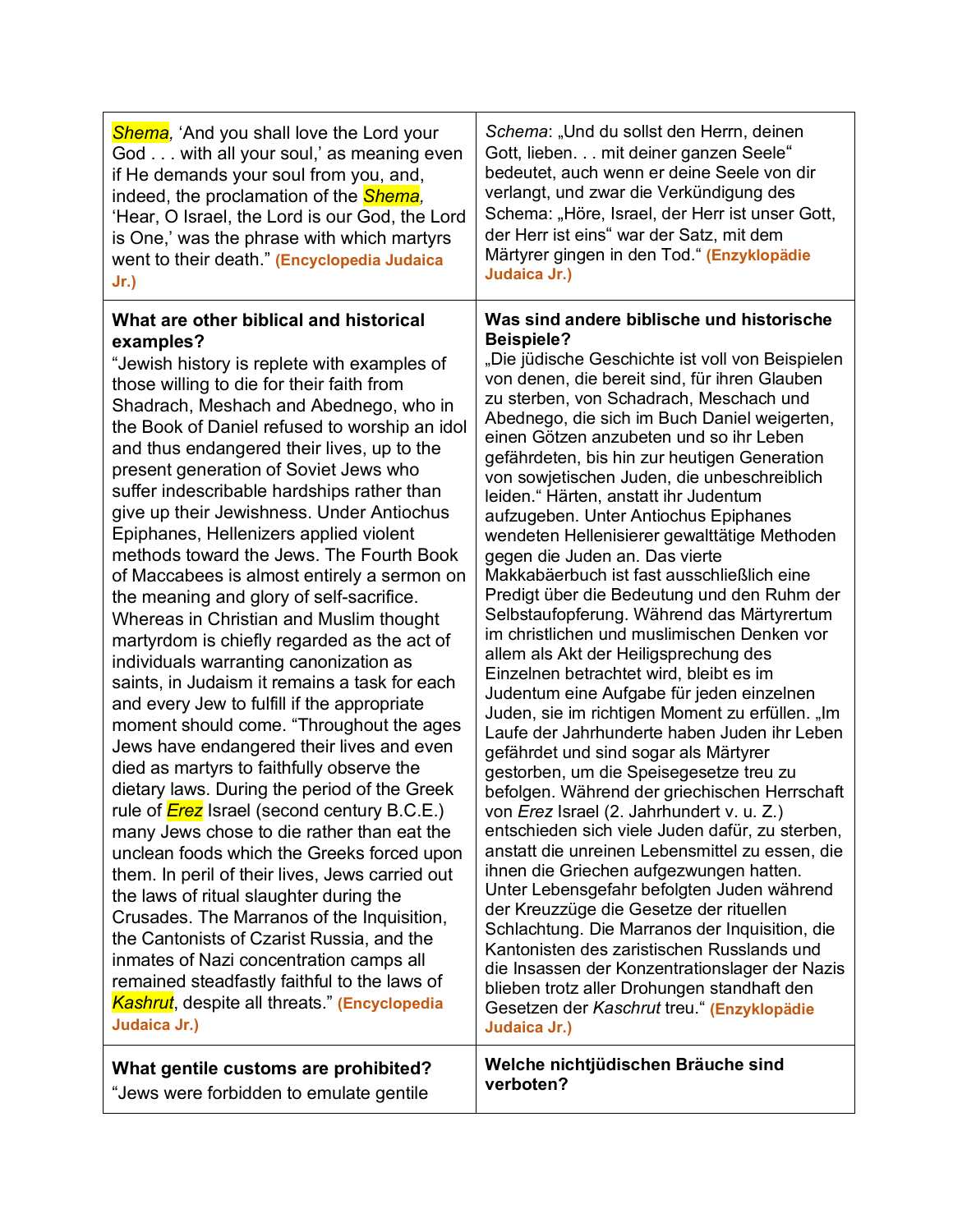| customs of an idolatrous or superstitious<br>nature. The prohibition (hukkat ha-goi) was<br>derived from the biblical commandment 'ye<br>shall not walk in the customs of the nation'<br>(Leviticus 20:23 and 18:13). Its purpose was<br>to prevent Jews from being converted to<br>other religions. In Talmudic literature the<br>term 'the customs of the Amorites' (darkhei<br>ha-Emori) was also used to cover all<br>heathen practices of the gentiles of that<br>time. Even gentile dress associated with<br>non-Jewish religious practice was forbidden<br>('martyrdom should be accepted rather than<br>changing the style of a shoelace'). Jewish<br>garb thus became an emblem of traditional<br>Judaism, especially in eastern Europe, and<br>modern dress was frowned on as a cunning<br>method of Christianization. Many of the<br>restrictions against involvement with gentiles<br>made during Talmudic times were reduced<br>as economic contact increased between the<br>Jewish and gentile communities during the<br>Middle Ages." (Encyclopedia Judaica Jr.) | "Juden war es verboten, nichtjüdische Bräuche<br>götzendienerischer oder abergläubischer Natur<br>nachzuahmen. Das Verbot (hukkat ha-goi)<br>wurde aus dem biblischen Gebot "Ihr sollt euch<br>nicht nach den Bräuchen des Volkes richten,<br>das ich vor euren Augen vertreibe; denn all<br>diese Dinge haben sie getan, so dass es mich<br>vor ihnen ekelte." (Levitikus 20:23 und 18:13).<br>Sein Zweck war es, die Bekehrung der Juden<br>zu anderen Religionen zu verhindern. In der<br>talmudischen Literatur wurde der Begriff "die<br>Bräuche der Amoriter" (darkhei ha-Emori) auch<br>verwendet, um alle heidnischen Praktiken der<br>Heiden dieser Zeit zu umfassen. Sogar<br>nichtjüdische Kleidung, die mit nichtjüdischer<br>religiöser Praxis in Verbindung gebracht wurde,<br>war verboten ("das Martyrium sollte akzeptiert<br>werden, anstatt den Stil eines Schnürsenkels<br>zu ändern"). So wurde die jüdische Tracht vor<br>allem in Osteuropa zu einem Emblem des<br>traditionellen Judentums, und die moderne<br>Tracht wurde als raffinierte Methode der<br>Christianisierung verpönt. Viele der<br>Beschränkungen, die während der Talmud-Zeit<br>gegen die Verstrickung mit Nichtjuden gemacht<br>wurden, wurden reduziert, als die<br>wirtschaftlichen Kontakte zwischen den<br>jüdischen und nichtjüdischen Gemeinden im<br>Mittelalter zunahmen." (Enzyklopädie Judaica Jr.) |
|---------------------------------------------------------------------------------------------------------------------------------------------------------------------------------------------------------------------------------------------------------------------------------------------------------------------------------------------------------------------------------------------------------------------------------------------------------------------------------------------------------------------------------------------------------------------------------------------------------------------------------------------------------------------------------------------------------------------------------------------------------------------------------------------------------------------------------------------------------------------------------------------------------------------------------------------------------------------------------------------------------------------------------------------------------------------------------|----------------------------------------------------------------------------------------------------------------------------------------------------------------------------------------------------------------------------------------------------------------------------------------------------------------------------------------------------------------------------------------------------------------------------------------------------------------------------------------------------------------------------------------------------------------------------------------------------------------------------------------------------------------------------------------------------------------------------------------------------------------------------------------------------------------------------------------------------------------------------------------------------------------------------------------------------------------------------------------------------------------------------------------------------------------------------------------------------------------------------------------------------------------------------------------------------------------------------------------------------------------------------------------------------------------------------------------------------------------------------------------------------------|
| How to Jews differentiate laws for them<br>and laws for others, should I?<br>"Gentiles were expected to practice at least<br>the seven Noachide Laws. These were<br>considered by rabbinic tradition to be the<br>minimum moral duties enjoined on all men<br>and were derived from divine demands<br>addressed to Adam and Noah. The laws<br>consisted of prohibitions against idolatry,<br>blasphemy, bloodshed, sexual sins, theft<br>(including the taking of booty in war and<br>dishonesty in economic life), and eating<br>flesh from live animals, as well as the<br>command to establish a legal system,<br>presumably to enforce the prohibitions. The<br>gentile was not obliged to acknowledge God,<br>but was at least obliged to abandon the<br>worship of false gods." "Unlike Jews,                                                                                                                                                                                                                                                                             | Wie sollen Juden Gesetze für sie und<br>Gesetze für andere unterscheiden, sollte<br>ich?<br>"Von den Heiden wurde erwartet, dass sie<br>mindestens die sieben Noachidischen Gesetze<br>praktizieren. Diese wurden von der<br>rabbinischen Tradition als die minimalen<br>moralischen Pflichten angesehen, die allen<br>Menschen auferlegt wurden, und leiteten sich<br>aus göttlichen Forderungen ab, die an Adam<br>und Noah gerichtet waren. Die Gesetze<br>bestanden aus Verboten von Götzendienst,<br>Blasphemie, Blutvergießen, sexuellen Sünden,<br>Diebstahl (einschließlich der Beute im Krieg<br>und Unehrlichkeit im Wirtschaftsleben) und<br>dem Verzehr von Fleisch von lebenden Tieren<br>sowie dem Befehl, ein Rechtssystem zu<br>errichten, vermutlich die Verbote<br>durchzusetzen. Der Nichtjude war nicht<br>verpflichtet, Gott anzuerkennen, aber er war                                                                                                                                                                                                                                                                                                                                                                                                                                                                                                                              |

T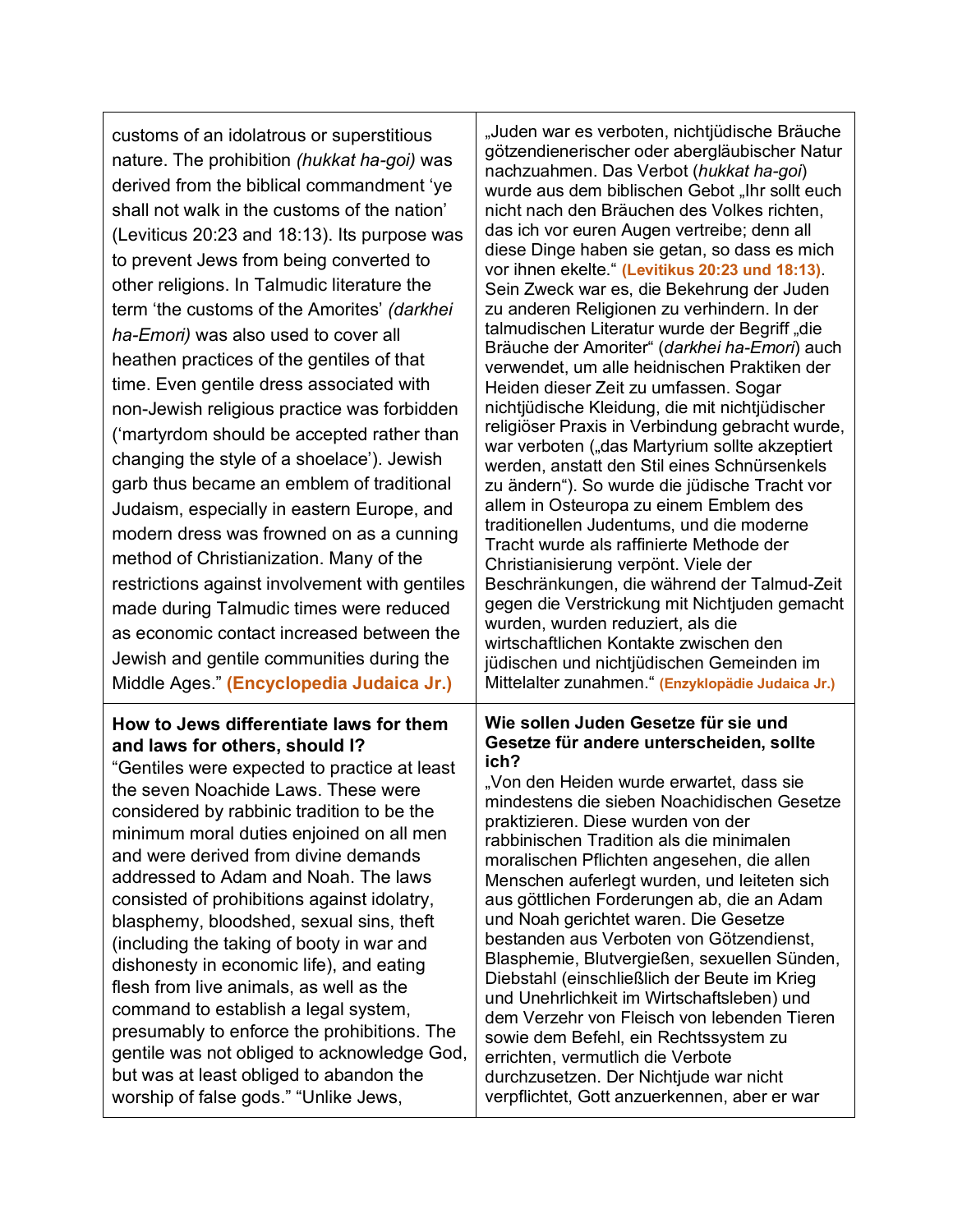Noachides were not required to suffer martyrdom rather than break the law against idolatry; they were, however, required to choose martyrdom rather than shed human blood. In some instances, gentiles were also required to observe Sabbath and the festivals, and to fast on the Day of Atonement. "Martyrdom when sacrifice was not obligatory became a matter of dispute. Maimonides held that one who chose death when the law decided for life was guilty of an offense. Others, like the *tosafists* and most medieval Jews of Germany, considered such voluntary death praiseworthy. The sages of the Talmud were divided as to whether gentiles are required to sanctify God's name by martyrdom. Rava maintained that rather than break one of the Noachide laws, the gentile should choose death." "In modern times, the lessening of religious fanaticism, and growing secularization of Jewish life, accompanied by trends toward assimilation and emancipation, have led to the disintegration of Jewish values; as the necessity for self-sacrifice diminished, so the idea of *kiddush ha-Shem* appeared to lose its significance. However, renewed persecution under the Nazis revived the ancient tradition in the ghettos and concentration camps of Europe and very many cases of honorable death among the six million who perished must have gone unrecorded." **(Encyclopedia Judaica Jr.)**

#### **When is martyrdom acknowledged by God?**

There is a wall sculpture at Yad Vashem, the Holocaust memorial in Jerusalem, that carries a similar message. Naphtali Bezem's sculpture includes a panel depicting the Jews being brought into the slave/extermination camps. Underneath is a "broken woman" representing the broken Jewish family line. Next to her is a broken fish with wings. A fish is sometimes used as

zumindest verpflichtet, die Anbetung falscher Götter aufzugeben." "Im Gegensatz zu Juden mussten Noachides nicht das Martyrium erleiden, anstatt das Gesetz gegen Götzendienst zu brechen; sie mussten sich jedoch für das Martyrium entscheiden, anstatt Menschenblut zu vergießen. In einigen Fällen mussten Heiden auch den Sabbat und die Feste einhalten und am Versöhnungstag fasten. "Das Martyrium, als das Opfer nicht obligatorisch war, wurde umstritten. Maimonides vertrat die Ansicht, dass derjenige, der den Tod wählte, als das Gesetz für das Leben entschied, sich einer Straftat schuldig machte. Andere, wie die Tosafisten und die meisten mittelalterlichen Juden Deutschlands, hielten einen solchen freiwilligen Tod für lobenswert. Die Weisen des Talmuds waren sich uneinig, ob Heiden den Namen Gottes durch das Martyrium heiligen müssen. Rava behauptete, dass der Nichtjude den Tod wählen sollte, anstatt eines der noachidischen Gesetze zu brechen." "In der Neuzeit haben der Rückgang des religiösen Fanatismus und die zunehmende Säkularisierung des jüdischen Lebens, begleitet von Tendenzen zur Assimilation und Emanzipation, zum Zerfall jüdischer Werte geführt; als die Notwendigkeit der Selbstaufopferung abnahm, schien die Idee des Kiddusch ha-Shem an Bedeutung zu verlieren. Die erneute Verfolgung unter den Nazis hat jedoch die alte Tradition in den Ghettos und Konzentrationslagern Europas wiederbelebt, und sehr viele Fälle von ehrenhaftem Tod unter den sechs Millionen, die umgekommen sind, müssen nicht registriert worden sein." **(Enzyklopädie Judaica Jr.)**

#### **Wann wird das Martyrium von Gott anerkannt?**

In Yad Vashem, dem Holocaust-Mahnmal in Jerusalem, steht eine Wandskulptur, die eine ähnliche Botschaft trägt. Die Skulptur von Naphtali Bezem umfasst eine Tafel, die die Juden zeigt, die in die Sklaven- / Vernichtungslager gebracht werden. Darunter befindet sich eine "gebrochene Frau", die die gebrochene jüdische Familienlinie repräsentiert. Neben ihr ist ein zerbrochener Fisch mit Flügeln. Ein Fisch wird manchmal als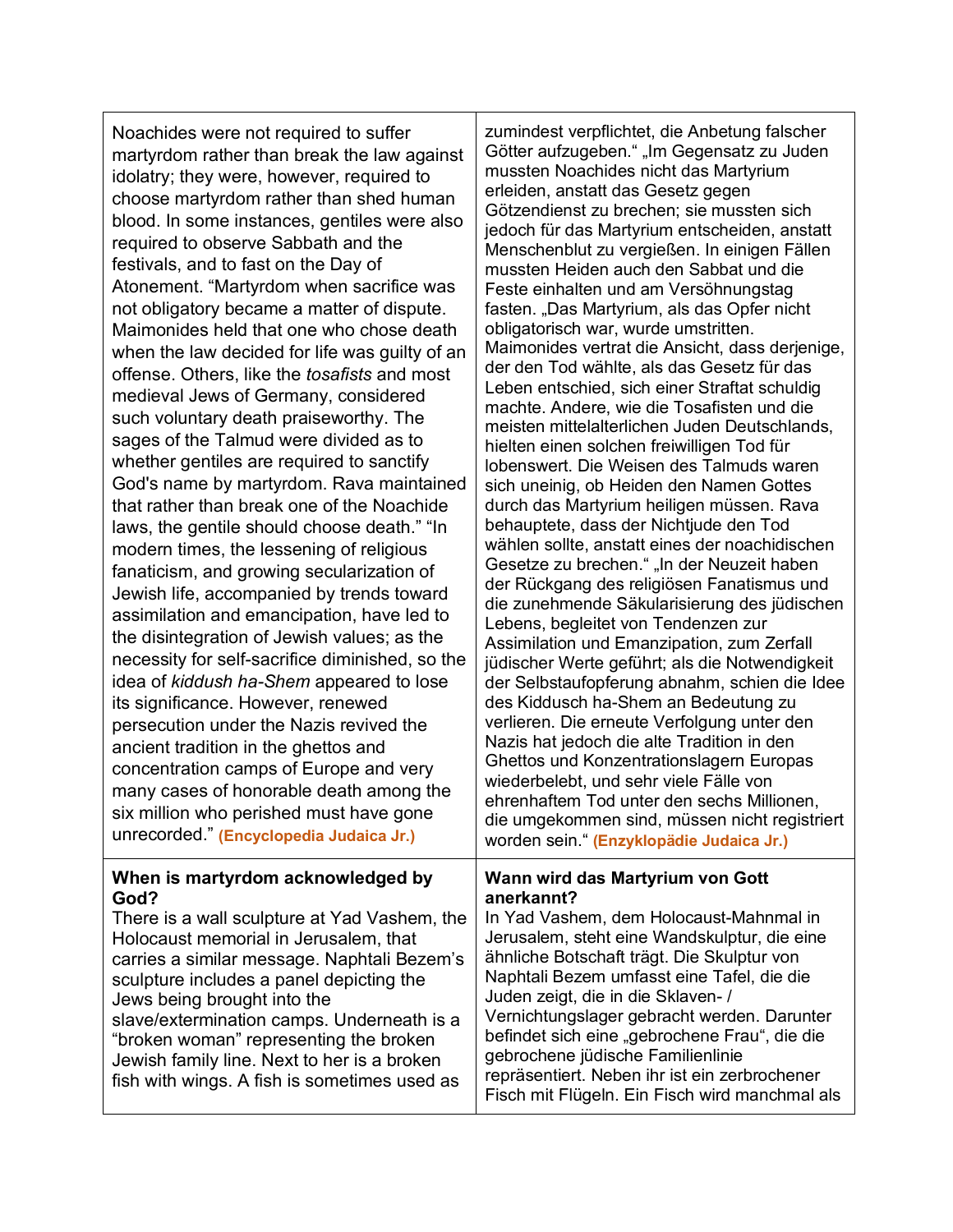| an art metaphor for the spirit. Its wings seem                                                                                                                                                                                                                                                                                                                                                                                                                                                                                                                                                                                                                                                                                                                                                                                                                                                                                                                                                                            | Kunstmetapher für den Geist verwendet. Seine                                                                                                                                                                                                                                                                                                                                                                                                                                                                                                                                                                                                                                                                                                                                                                                                                                                                                                                                                                                                                                                                                               |
|---------------------------------------------------------------------------------------------------------------------------------------------------------------------------------------------------------------------------------------------------------------------------------------------------------------------------------------------------------------------------------------------------------------------------------------------------------------------------------------------------------------------------------------------------------------------------------------------------------------------------------------------------------------------------------------------------------------------------------------------------------------------------------------------------------------------------------------------------------------------------------------------------------------------------------------------------------------------------------------------------------------------------|--------------------------------------------------------------------------------------------------------------------------------------------------------------------------------------------------------------------------------------------------------------------------------------------------------------------------------------------------------------------------------------------------------------------------------------------------------------------------------------------------------------------------------------------------------------------------------------------------------------------------------------------------------------------------------------------------------------------------------------------------------------------------------------------------------------------------------------------------------------------------------------------------------------------------------------------------------------------------------------------------------------------------------------------------------------------------------------------------------------------------------------------|
| to represent an ascension to heaven, a                                                                                                                                                                                                                                                                                                                                                                                                                                                                                                                                                                                                                                                                                                                                                                                                                                                                                                                                                                                    | Flügel scheinen eine Himmelfahrt darzustellen,                                                                                                                                                                                                                                                                                                                                                                                                                                                                                                                                                                                                                                                                                                                                                                                                                                                                                                                                                                                                                                                                                             |
| reward for martyrdom. It reminds me of                                                                                                                                                                                                                                                                                                                                                                                                                                                                                                                                                                                                                                                                                                                                                                                                                                                                                                                                                                                    | eine Belohnung für das Martyrium. Es erinnert                                                                                                                                                                                                                                                                                                                                                                                                                                                                                                                                                                                                                                                                                                                                                                                                                                                                                                                                                                                                                                                                                              |
| Alma's response to Amulek's plea to have                                                                                                                                                                                                                                                                                                                                                                                                                                                                                                                                                                                                                                                                                                                                                                                                                                                                                                                                                                                  | mich an Almas Antwort auf Amuleks Bitte,                                                                                                                                                                                                                                                                                                                                                                                                                                                                                                                                                                                                                                                                                                                                                                                                                                                                                                                                                                                                                                                                                                   |
| Alma use his prophetic priestly power to stop                                                                                                                                                                                                                                                                                                                                                                                                                                                                                                                                                                                                                                                                                                                                                                                                                                                                                                                                                                             | Alma solle seine prophetische priesterliche                                                                                                                                                                                                                                                                                                                                                                                                                                                                                                                                                                                                                                                                                                                                                                                                                                                                                                                                                                                                                                                                                                |
| the carnage. "And when Amulek saw the                                                                                                                                                                                                                                                                                                                                                                                                                                                                                                                                                                                                                                                                                                                                                                                                                                                                                                                                                                                     | Macht einsetzen, um das Blutbad zu beenden.                                                                                                                                                                                                                                                                                                                                                                                                                                                                                                                                                                                                                                                                                                                                                                                                                                                                                                                                                                                                                                                                                                |
| pains of the women and children who were                                                                                                                                                                                                                                                                                                                                                                                                                                                                                                                                                                                                                                                                                                                                                                                                                                                                                                                                                                                  | "Und als Amulek die Schmerzen der Frauen                                                                                                                                                                                                                                                                                                                                                                                                                                                                                                                                                                                                                                                                                                                                                                                                                                                                                                                                                                                                                                                                                                   |
| consuming in the fire, he also was pained;                                                                                                                                                                                                                                                                                                                                                                                                                                                                                                                                                                                                                                                                                                                                                                                                                                                                                                                                                                                | und Kinder sah, die vom Feuer verzehrt                                                                                                                                                                                                                                                                                                                                                                                                                                                                                                                                                                                                                                                                                                                                                                                                                                                                                                                                                                                                                                                                                                     |
| and he said unto Alma: How can we witness                                                                                                                                                                                                                                                                                                                                                                                                                                                                                                                                                                                                                                                                                                                                                                                                                                                                                                                                                                                 | wurden, schmerzte es ihn auch; und er sprach                                                                                                                                                                                                                                                                                                                                                                                                                                                                                                                                                                                                                                                                                                                                                                                                                                                                                                                                                                                                                                                                                               |
| this awful scene? Therefore let us stretch                                                                                                                                                                                                                                                                                                                                                                                                                                                                                                                                                                                                                                                                                                                                                                                                                                                                                                                                                                                | zu Alma: Wie können wir dieses furchtbare                                                                                                                                                                                                                                                                                                                                                                                                                                                                                                                                                                                                                                                                                                                                                                                                                                                                                                                                                                                                                                                                                                  |
| forth our hands, and exercise the power of                                                                                                                                                                                                                                                                                                                                                                                                                                                                                                                                                                                                                                                                                                                                                                                                                                                                                                                                                                                | Geschehen mit ansehen? Lass uns darum die                                                                                                                                                                                                                                                                                                                                                                                                                                                                                                                                                                                                                                                                                                                                                                                                                                                                                                                                                                                                                                                                                                  |
| God which is in us, and save them from the                                                                                                                                                                                                                                                                                                                                                                                                                                                                                                                                                                                                                                                                                                                                                                                                                                                                                                                                                                                | Hand ausstrecken und die Macht Gottes, die in                                                                                                                                                                                                                                                                                                                                                                                                                                                                                                                                                                                                                                                                                                                                                                                                                                                                                                                                                                                                                                                                                              |
| flames. But Alma said unto him: The Spirit                                                                                                                                                                                                                                                                                                                                                                                                                                                                                                                                                                                                                                                                                                                                                                                                                                                                                                                                                                                | uns ist, anwenden und sie aus den Flammen                                                                                                                                                                                                                                                                                                                                                                                                                                                                                                                                                                                                                                                                                                                                                                                                                                                                                                                                                                                                                                                                                                  |
| constraineth me that I must not stretch forth                                                                                                                                                                                                                                                                                                                                                                                                                                                                                                                                                                                                                                                                                                                                                                                                                                                                                                                                                                             | erretten. Aber Alma sprach zu ihm: Der Geist                                                                                                                                                                                                                                                                                                                                                                                                                                                                                                                                                                                                                                                                                                                                                                                                                                                                                                                                                                                                                                                                                               |
| mine hand; for behold the Lord receiveth                                                                                                                                                                                                                                                                                                                                                                                                                                                                                                                                                                                                                                                                                                                                                                                                                                                                                                                                                                                  | drängt mich, meine Hand nicht auszustrecken;                                                                                                                                                                                                                                                                                                                                                                                                                                                                                                                                                                                                                                                                                                                                                                                                                                                                                                                                                                                                                                                                                               |
| them up unto himself, in glory; and he doth                                                                                                                                                                                                                                                                                                                                                                                                                                                                                                                                                                                                                                                                                                                                                                                                                                                                                                                                                                               | denn siehe, der Herr nimmt sie zu sich auf in                                                                                                                                                                                                                                                                                                                                                                                                                                                                                                                                                                                                                                                                                                                                                                                                                                                                                                                                                                                                                                                                                              |
| suffer that they may do this thing, or that the                                                                                                                                                                                                                                                                                                                                                                                                                                                                                                                                                                                                                                                                                                                                                                                                                                                                                                                                                                           | Herrlichkeit; und er lässt zu, dass sie dies tun,                                                                                                                                                                                                                                                                                                                                                                                                                                                                                                                                                                                                                                                                                                                                                                                                                                                                                                                                                                                                                                                                                          |
| people may do this thing unto them,                                                                                                                                                                                                                                                                                                                                                                                                                                                                                                                                                                                                                                                                                                                                                                                                                                                                                                                                                                                       | ja, dass die Menschen ihnen dies antun                                                                                                                                                                                                                                                                                                                                                                                                                                                                                                                                                                                                                                                                                                                                                                                                                                                                                                                                                                                                                                                                                                     |
| according to the hardness of their hearts,                                                                                                                                                                                                                                                                                                                                                                                                                                                                                                                                                                                                                                                                                                                                                                                                                                                                                                                                                                                | können gemäß ihrer Herzenshärte, damit die                                                                                                                                                                                                                                                                                                                                                                                                                                                                                                                                                                                                                                                                                                                                                                                                                                                                                                                                                                                                                                                                                                 |
| that the judgments which he shall exercise                                                                                                                                                                                                                                                                                                                                                                                                                                                                                                                                                                                                                                                                                                                                                                                                                                                                                                                                                                                | Richtersprüche, die er in seinem Grimm auf sie                                                                                                                                                                                                                                                                                                                                                                                                                                                                                                                                                                                                                                                                                                                                                                                                                                                                                                                                                                                                                                                                                             |
| upon them in his wrath may be just; and the                                                                                                                                                                                                                                                                                                                                                                                                                                                                                                                                                                                                                                                                                                                                                                                                                                                                                                                                                                               | anwenden wird, gerecht seien; und das Blut                                                                                                                                                                                                                                                                                                                                                                                                                                                                                                                                                                                                                                                                                                                                                                                                                                                                                                                                                                                                                                                                                                 |
| blood of the innocent shall stand as a                                                                                                                                                                                                                                                                                                                                                                                                                                                                                                                                                                                                                                                                                                                                                                                                                                                                                                                                                                                    | der Unschuldigen wird als Zeuge gegen sie                                                                                                                                                                                                                                                                                                                                                                                                                                                                                                                                                                                                                                                                                                                                                                                                                                                                                                                                                                                                                                                                                                  |
| witness against them, yea, and cry mightily                                                                                                                                                                                                                                                                                                                                                                                                                                                                                                                                                                                                                                                                                                                                                                                                                                                                                                                                                                               | dastehen, ja, und am letzten Tag mächtig                                                                                                                                                                                                                                                                                                                                                                                                                                                                                                                                                                                                                                                                                                                                                                                                                                                                                                                                                                                                                                                                                                   |
| against them at the last day." (Alma 14:10-11)                                                                                                                                                                                                                                                                                                                                                                                                                                                                                                                                                                                                                                                                                                                                                                                                                                                                                                                                                                            | gegen sie schreien." (Alma 14:10-11)                                                                                                                                                                                                                                                                                                                                                                                                                                                                                                                                                                                                                                                                                                                                                                                                                                                                                                                                                                                                                                                                                                       |
| What value comes from true martyrdom?<br>Also, in the Book of Mormon, one may get a<br>glimpse of impending martyrdom as we<br>picture Abinadi's countenance rebuking the<br>wickedness of the people listening to him.<br>They rejected Abinadi. In reflection, the<br>Children of Israel did not reject the Lord<br>completely. They accepted a "lesser law,"<br>one with strict rules and regulations rather<br>than accept the spirit-guided "higher law." In<br>another case, the people of Nineveh<br>repented when Jonah preached to them.<br>Yet, hearing Abinadi, the people of King<br>Noah rebelled even more, resulting in his<br>martyrdom. As Abinadi gave his life, he<br>succeeded in reaching through the crowd of<br>wickedness to one soul. One Alma hears the<br>voice of the prophet. More importantly, he<br>feels the spirit of the Lord and he becomes a<br>prophet to speak to the people for God. In<br>the New Testament, both Zacharia and his<br>son John were killed by a wicked generation | Welchen Wert hat das wahre Martyrium?<br>Auch im Buch Mormon kann man einen Blick<br>auf das bevorstehende Martyrium werfen,<br>wenn wir uns vorstellen, wie Abinadis Antlitz<br>die Bosheit der Menschen tadelt, die ihm<br>zuhören. Sie lehnten Abinadi ab. Nachdenklich<br>lehnten die Kinder Israels den Herrn nicht<br>vollständig ab. Sie akzeptierten ein "geringeres<br>Gesetz", eines mit strengen Regeln und<br>Vorschriften, anstatt das vom Geist geleitete<br>"höhere Gesetz" zu akzeptieren. In einem<br>anderen Fall bereuten die Leute von Ninive, als<br>Jona ihnen predigte. Doch als sie Abinadi<br>hörten, rebellierten die Leute von König Noah<br>noch mehr, was zu seinem Martyrium führte.<br>Als Abinadi sein Leben gab, gelang es ihm,<br>durch die Menge der Bosheit zu einer Seele zu<br>gelangen. Ein Alma hört die Stimme des<br>Propheten. Noch wichtiger ist, dass er den<br>Geist des Herrn spürt und ein Prophet wird, der<br>für Gott zu den Menschen spricht. Im Neuen<br>Testament wurden sowohl Zacharia als auch<br>sein Sohn Johannes von einer bösen<br>Generation und einer Priesterschaft (oder |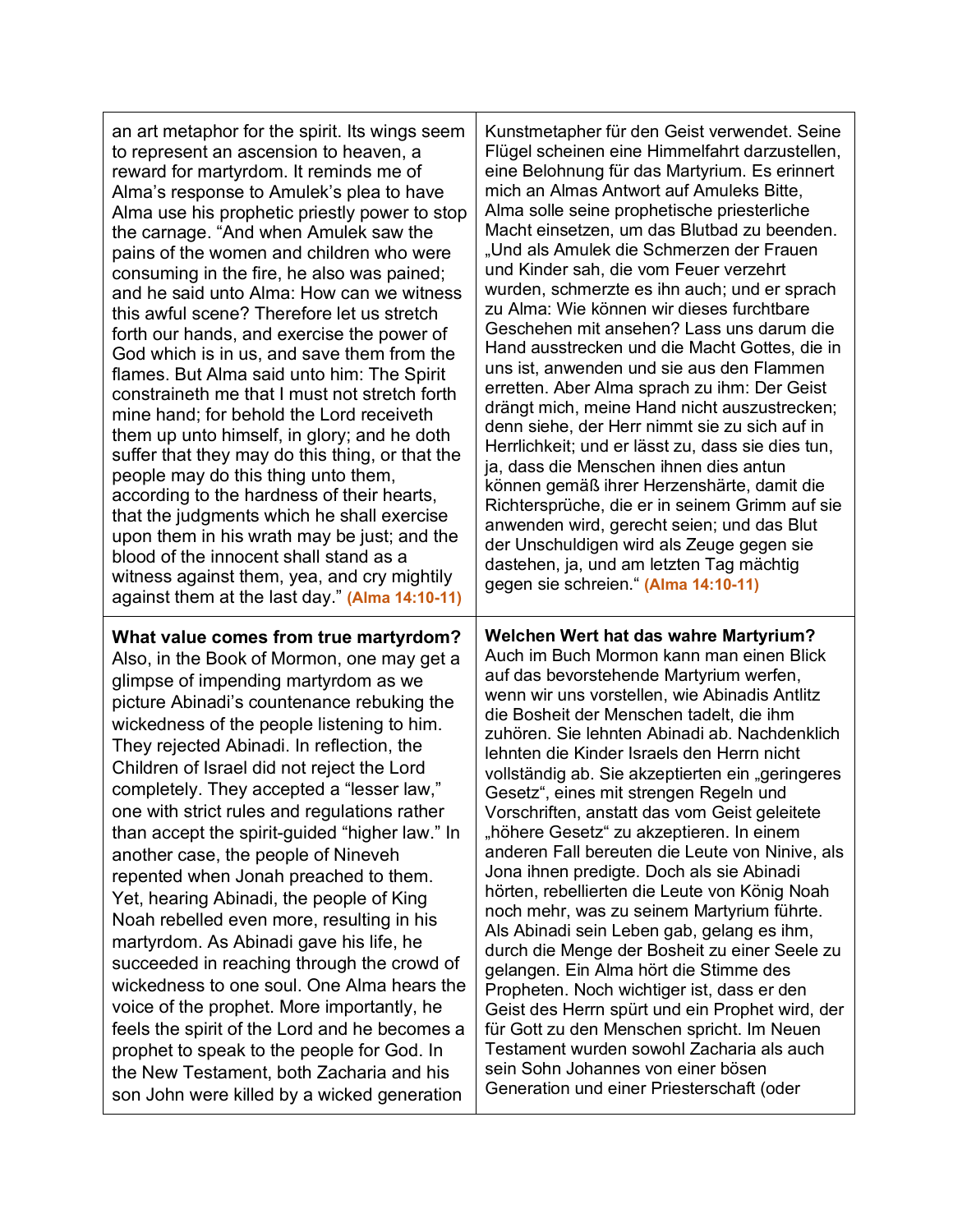| and a priesthood (or priestcraft) that existed<br>alongside of righteous priestly men and<br>women who anticipated the impending<br>arrival of the Messiah. In these modern<br>times, evil pretenders "give their lives" to<br>further their misguided cause. They pretend<br>that they are using religion as a worthy<br>reason for their and other's deaths. These<br>are false martyrs that tear down and destroy.<br>True martyrs seal their testimonies of the<br>Redeemer, the Savior, the Giver of Life with<br>their lives. These are true prophets who<br>leave a legacy of life. As tragic as their<br>deaths may be for those so close to them,<br>they build a future. They lead us to God.                                                                                                                                                                                                                                                                                                                                                                                                                                                                                                                                                                                                                                              | Priesterschaft) getötet, die neben<br>rechtschaffenen Priestern und Priestern<br>existierte, die die bevorstehende Ankunft des<br>Messias erwarteten. In diesen modernen<br>Zeiten "geben böse Anwärter ihr Leben", um<br>ihre fehlgeleitete Sache voranzutreiben. Sie<br>geben vor, dass sie die Religion als würdigen<br>Grund für ihren und den Tod anderer benutzen.<br>Das sind falsche Märtyrer, die niederreißen<br>und zerstören. Wahre Märtyrer besiegeln ihr<br>Zeugnis vom Erlöser, dem Erretter, dem<br>Lebensspender, mit ihrem Leben. Dies sind<br>wahre Propheten, die ein Vermächtnis des<br>Lebens hinterlassen. So tragisch ihr Tod für<br>diejenigen sein mag, die ihnen so nahe stehen,<br>sie bauen sich eine Zukunft auf. Sie führen uns<br>zu Gott.                                                                                                                                                                                                                                                                                                                                                                                                                                                                                                                                                                                                                                                                                                            |
|------------------------------------------------------------------------------------------------------------------------------------------------------------------------------------------------------------------------------------------------------------------------------------------------------------------------------------------------------------------------------------------------------------------------------------------------------------------------------------------------------------------------------------------------------------------------------------------------------------------------------------------------------------------------------------------------------------------------------------------------------------------------------------------------------------------------------------------------------------------------------------------------------------------------------------------------------------------------------------------------------------------------------------------------------------------------------------------------------------------------------------------------------------------------------------------------------------------------------------------------------------------------------------------------------------------------------------------------------|---------------------------------------------------------------------------------------------------------------------------------------------------------------------------------------------------------------------------------------------------------------------------------------------------------------------------------------------------------------------------------------------------------------------------------------------------------------------------------------------------------------------------------------------------------------------------------------------------------------------------------------------------------------------------------------------------------------------------------------------------------------------------------------------------------------------------------------------------------------------------------------------------------------------------------------------------------------------------------------------------------------------------------------------------------------------------------------------------------------------------------------------------------------------------------------------------------------------------------------------------------------------------------------------------------------------------------------------------------------------------------------------------------------------------------------------------------------------------------------|
| How did music play a role in religious<br>history?<br>When nations begin to "gather," there<br>evolves a certain culture. First, the spirit of<br>commitment is challenged by hardships and<br>rejection long before the new society begins<br>to mature and be accepted by others.<br>Secondly, because of true faith in the Lord,<br>the Children of Israel, anciently and in<br>modern times did not and do not let the<br>hardships and the sometimes-violent<br>rejection get in the way of pursuing their faith<br>identified goals. Third, a constant support<br>mechanism is used to reinforce and<br>strengthen those faith- identified goals.<br>Dancing, singing, and music are things to<br>keep Israel in a "good" mood. "In the<br>communal and religious life of the Jewish<br>people, dance was always regarded as an<br>expression of joy and religious ecstasy.<br>Ecclesiastes wrote: 'To everything there is a<br>season A time to mourn and a time to<br>dance' (Ecclesiastes 3:1, 4). When Jerusalem<br>was destroyed, there was no dancing in the<br>land - The joy of our heart is ceased: our<br>dancing is turned into mourning'<br>(Lamentations 5:15), but Jeremiah's vision of<br>its reconstruction was that the returnees<br>would 'go forth in the dances of them that<br>make merry' (Jeremiah 31:7, 13). The Bible | Welche Rolle spielte Musik in der<br>Religionsgeschichte?<br>Wenn Nationen beginnen, sich zu "sammeln",<br>entwickelt sich eine bestimmte Kultur. Erstens<br>wird der Geist des Engagements durch Härten<br>und Ablehnung herausgefordert, lange bevor<br>die neue Gesellschaft zu reifen beginnt und<br>von anderen akzeptiert wird. Zweitens,<br>aufgrund des wahren Glaubens an den Herrn,<br>ließen und lassen sich die Kinder Israels in der<br>Antike und in der Neuzeit nicht von den<br>Strapazen und der manchmal gewaltsamen<br>Ablehnung bei der Verfolgung ihrer im Glauben<br>identifizierten Ziele behindern. Drittens wird ein<br>ständiger Unterstützungsmechanismus<br>verwendet, um diese im Glauben identifizierten<br>Ziele zu stärken und zu stärken. Tanzen,<br>Singen und Musik sind Dinge, die Israel bei<br>"guter" Stimmung halten. "Der Tanz galt im<br>kommunalen und religiösen Leben des<br>jüdischen Volkes immer als Ausdruck von<br>Freude und religiöser Ekstase. Prediger<br>schrieben: "Für jedes Geschehen unter dem<br>Himmel gibt es eine bestimmte Zeit eine<br>Zeit für die Klage und eine Zeit für den Tanz;"<br>(Kohelet 3:1, 4). Als Jerusalem zerstört wurde,<br>gab es im Land keinen Tanz - "Dahin ist<br>unseres Herzens Freude, in Trauer gewandelt<br>unser Reigen." (Klagelieder 5:15), aber<br>Jeremias Vision von seinem Wiederaufbau<br>war, dass die Rückkehrer "herausgehen"<br>würden in den Tänzen der Fröhlichen" (Jeremia |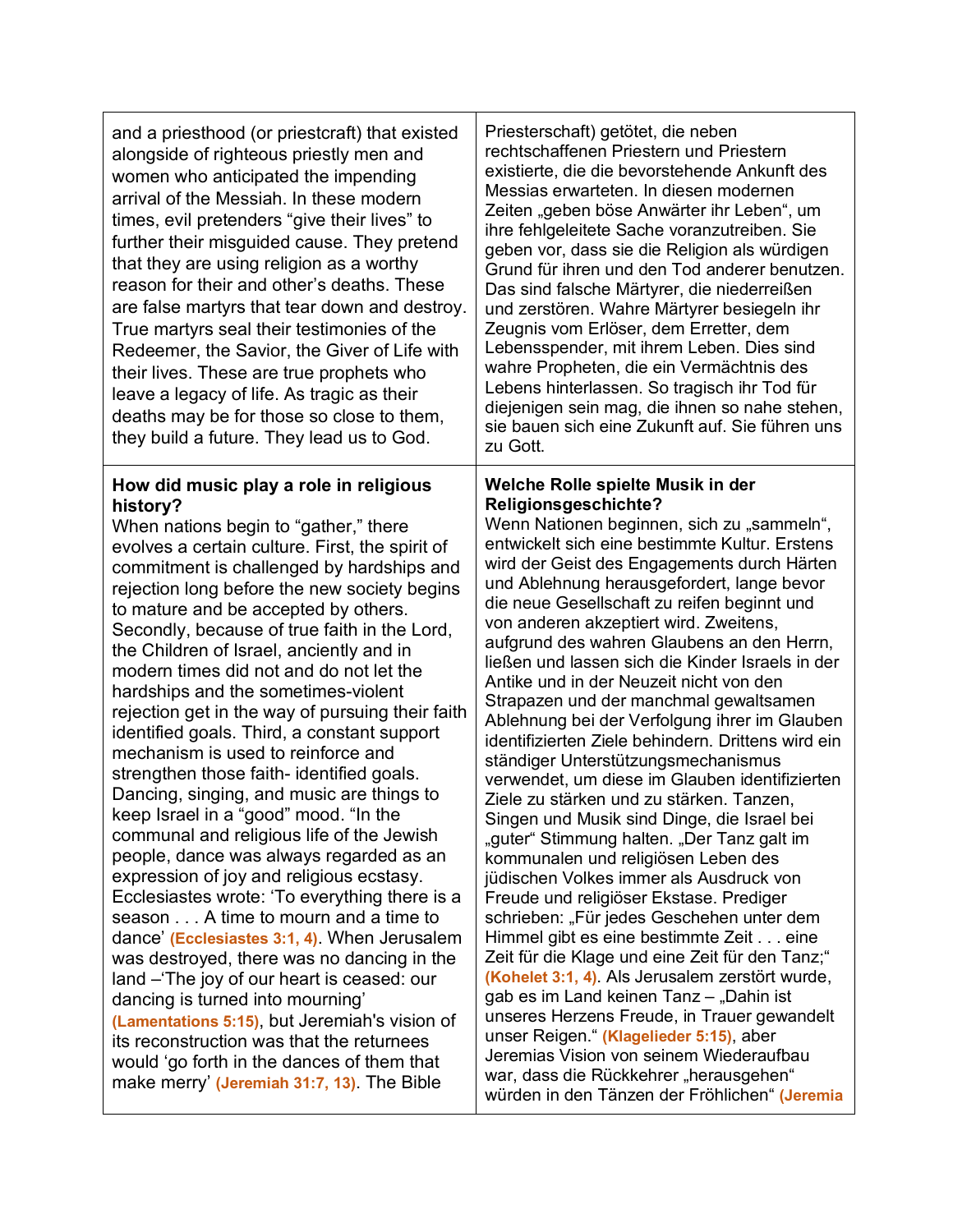| tells of Miriam and the women dancing to                                                                                                                                                                                                                                                                                                                                                                                                                                                                                                                                                                                                                                                                                                                                                                                                                                                                                                                                                                                                                                                                                                                                                                                                                                                                                                                                                                                                                                                                                                                                                                                                                                                                                                                                                                    | 31:7, 13). Die Bibel erzählt von Miriam und den                                                                                                                                                                                                                                                                                                                                                                                                                                                                                                                                                                                                                                                                                                                                                                                                                                                                                                                                                                                                                                                                                                                                                                                                                                                                                                                                                                                                                                                                                                                                                                                                                                                                                                                                                                                               |
|-------------------------------------------------------------------------------------------------------------------------------------------------------------------------------------------------------------------------------------------------------------------------------------------------------------------------------------------------------------------------------------------------------------------------------------------------------------------------------------------------------------------------------------------------------------------------------------------------------------------------------------------------------------------------------------------------------------------------------------------------------------------------------------------------------------------------------------------------------------------------------------------------------------------------------------------------------------------------------------------------------------------------------------------------------------------------------------------------------------------------------------------------------------------------------------------------------------------------------------------------------------------------------------------------------------------------------------------------------------------------------------------------------------------------------------------------------------------------------------------------------------------------------------------------------------------------------------------------------------------------------------------------------------------------------------------------------------------------------------------------------------------------------------------------------------|-----------------------------------------------------------------------------------------------------------------------------------------------------------------------------------------------------------------------------------------------------------------------------------------------------------------------------------------------------------------------------------------------------------------------------------------------------------------------------------------------------------------------------------------------------------------------------------------------------------------------------------------------------------------------------------------------------------------------------------------------------------------------------------------------------------------------------------------------------------------------------------------------------------------------------------------------------------------------------------------------------------------------------------------------------------------------------------------------------------------------------------------------------------------------------------------------------------------------------------------------------------------------------------------------------------------------------------------------------------------------------------------------------------------------------------------------------------------------------------------------------------------------------------------------------------------------------------------------------------------------------------------------------------------------------------------------------------------------------------------------------------------------------------------------------------------------------------------------|
| celebrate the crossing of the Red Sea.                                                                                                                                                                                                                                                                                                                                                                                                                                                                                                                                                                                                                                                                                                                                                                                                                                                                                                                                                                                                                                                                                                                                                                                                                                                                                                                                                                                                                                                                                                                                                                                                                                                                                                                                                                      | Frauen, die tanzen, um die Überquerung des                                                                                                                                                                                                                                                                                                                                                                                                                                                                                                                                                                                                                                                                                                                                                                                                                                                                                                                                                                                                                                                                                                                                                                                                                                                                                                                                                                                                                                                                                                                                                                                                                                                                                                                                                                                                    |
| When Jephtah's father came home                                                                                                                                                                                                                                                                                                                                                                                                                                                                                                                                                                                                                                                                                                                                                                                                                                                                                                                                                                                                                                                                                                                                                                                                                                                                                                                                                                                                                                                                                                                                                                                                                                                                                                                                                                             | Roten Meeres zu feiern. Als Jeftahs Vater                                                                                                                                                                                                                                                                                                                                                                                                                                                                                                                                                                                                                                                                                                                                                                                                                                                                                                                                                                                                                                                                                                                                                                                                                                                                                                                                                                                                                                                                                                                                                                                                                                                                                                                                                                                                     |
| victorious from battle, Jephtah welcomed                                                                                                                                                                                                                                                                                                                                                                                                                                                                                                                                                                                                                                                                                                                                                                                                                                                                                                                                                                                                                                                                                                                                                                                                                                                                                                                                                                                                                                                                                                                                                                                                                                                                                                                                                                    | siegreich aus der Schlacht nach Hause kam,                                                                                                                                                                                                                                                                                                                                                                                                                                                                                                                                                                                                                                                                                                                                                                                                                                                                                                                                                                                                                                                                                                                                                                                                                                                                                                                                                                                                                                                                                                                                                                                                                                                                                                                                                                                                    |
| him with dances. King David, when he                                                                                                                                                                                                                                                                                                                                                                                                                                                                                                                                                                                                                                                                                                                                                                                                                                                                                                                                                                                                                                                                                                                                                                                                                                                                                                                                                                                                                                                                                                                                                                                                                                                                                                                                                                        | begrüßte ihn Jeftah mit Tänzen. Als König                                                                                                                                                                                                                                                                                                                                                                                                                                                                                                                                                                                                                                                                                                                                                                                                                                                                                                                                                                                                                                                                                                                                                                                                                                                                                                                                                                                                                                                                                                                                                                                                                                                                                                                                                                                                     |
| placed the Holy Ark in Shiloh, danced and                                                                                                                                                                                                                                                                                                                                                                                                                                                                                                                                                                                                                                                                                                                                                                                                                                                                                                                                                                                                                                                                                                                                                                                                                                                                                                                                                                                                                                                                                                                                                                                                                                                                                                                                                                   | David die Heilige Lade in Silo aufstellte, tanzte                                                                                                                                                                                                                                                                                                                                                                                                                                                                                                                                                                                                                                                                                                                                                                                                                                                                                                                                                                                                                                                                                                                                                                                                                                                                                                                                                                                                                                                                                                                                                                                                                                                                                                                                                                                             |
| leaped before the Lord with all his might."                                                                                                                                                                                                                                                                                                                                                                                                                                                                                                                                                                                                                                                                                                                                                                                                                                                                                                                                                                                                                                                                                                                                                                                                                                                                                                                                                                                                                                                                                                                                                                                                                                                                                                                                                                 | und sprang er mit aller Kraft vor dem Herrn."                                                                                                                                                                                                                                                                                                                                                                                                                                                                                                                                                                                                                                                                                                                                                                                                                                                                                                                                                                                                                                                                                                                                                                                                                                                                                                                                                                                                                                                                                                                                                                                                                                                                                                                                                                                                 |
| (Encyclopedia Judaica, Jr.)                                                                                                                                                                                                                                                                                                                                                                                                                                                                                                                                                                                                                                                                                                                                                                                                                                                                                                                                                                                                                                                                                                                                                                                                                                                                                                                                                                                                                                                                                                                                                                                                                                                                                                                                                                                 | (Enzyklopädie Judaica, Jr.)                                                                                                                                                                                                                                                                                                                                                                                                                                                                                                                                                                                                                                                                                                                                                                                                                                                                                                                                                                                                                                                                                                                                                                                                                                                                                                                                                                                                                                                                                                                                                                                                                                                                                                                                                                                                                   |
| What was the ceremonial use of music?<br>"The Jews incorporated dancing into all<br>kinds of ceremonies. In Temple times, twice<br>a year the girls of Jerusalem would go out in<br>borrowed white dresses and dance in a<br>circle, and the men would choose brides<br>from amongst the dancers. The harvest<br>festivals were celebrated with dancing.<br>When the Temple was still standing, famous<br>scholars would participate in torch dances<br>on Sukkot. Of the dancing and merry-making<br>of the water-drawing festival (see Sukkot) it<br>is said that 'whoever has not witnessed the<br>joy of the festival of the water-drawing has<br>seen no joy in life."" "In the Diaspora, the<br>nature-festival dances disappeared, but<br>there was still plenty of dancing. It is<br>considered an act of religious devotion to<br>dance before the bride at a wedding, and so<br>the people did. Even today, there is hardly a<br>traditional Jewish wedding where the<br>Mitzvah tanz, in which the men take turns<br>dancing with the bride, their hands<br>separated by a handkerchief, is not<br>performed." "Praise the Lord with timbrels<br>and dance' we are told in one of the Psalms.<br>The founder of the Hasidic movement, Israel<br>ben Eliezer Ba'al Shem Tov (1698-1760),<br>taught his followers that the 'dances of a<br>Jew before his Creator are prayers,' and<br>with the rise of Hasidism in Eastern Europe<br>in the 18th century, dancing assumed great<br>importance for the Jewish masses." "Dance<br>is important in modern Israel. Immigrant<br>groups have brought many dance forms,<br>including the <i>hora</i> from Rumania, and the<br>debka from the Arab countries. Community<br>folk dancing is a part of the youth and<br>pioneering movement and is usually | Was war der zeremonielle Gebrauch von<br>Musik?<br>"Die Juden bauten das Tanzen in alle Arten<br>von Zeremonien ein. In Tempelzeiten gingen<br>die Mädchen von Jerusalem zweimal im Jahr in<br>geliehenen weißen Kleidern aus und tanzten<br>im Kreis, und die Männer wählten unter den<br>Tänzern Bräute aus. Die Erntedankfeste<br>wurden mit Tanz gefeiert. Als der Tempel noch<br>stand, nahmen berühmte Gelehrte an<br>Fackeltänzen auf Sukkot teil. Über das Tanzen<br>und Feiern des Wasserschöpffestes (siehe<br>Sukkot) heißt es: 'Wer die Freude des<br>Wasserschöpffestes nicht erlebt hat, hat keine<br>Lebensfreude gesehen." "In der Diaspora, die<br>Naturfesttänze verschwanden, aber es wurde<br>immer noch viel getanzt. Es gilt als Akt<br>religiöser Hingabe, bei einer Hochzeit vor der<br>Braut zu tanzen, und das taten auch die<br>Menschen. Auch heute noch gibt es kaum eine<br>traditionelle jüdische Hochzeit, bei der nicht der<br>Mizwa-Tanz aufgeführt wird, bei dem die<br>Männer abwechselnd mit der Braut tanzen, die<br>Hände durch ein Taschentuch getrennt." "Lobe<br>den Herrn mit Pauken und Tanz', heißt es in<br>einem der Psalmen. Der Gründer der<br>chassidischen Bewegung, Israel ben Eliezer<br>Ba'al Shem Tov (1698-1760), lehrte seine<br>Anhänger, dass die "Tänze eines Juden vor<br>seinem Schöpfer Gebete sind", und mit dem<br>Aufkommen des Chassidismus in Osteuropa<br>im 18. Jahrhundert hatte der Tanz eine große<br>Bedeutung für die jüdischen Massen." "Tanz ist<br>wichtig im modernen Israel.<br>Einwanderergruppen haben viele Tanzformen<br>mitgebracht, darunter die Hora aus Rumänien<br>und die Debka aus den arabischen Ländern.<br>Volkstanz in der Gemeinschaft ist ein Teil der<br>Jugend- und Pionierbewegung und wird<br>normalerweise in den Kibbuzim getragen. Zu |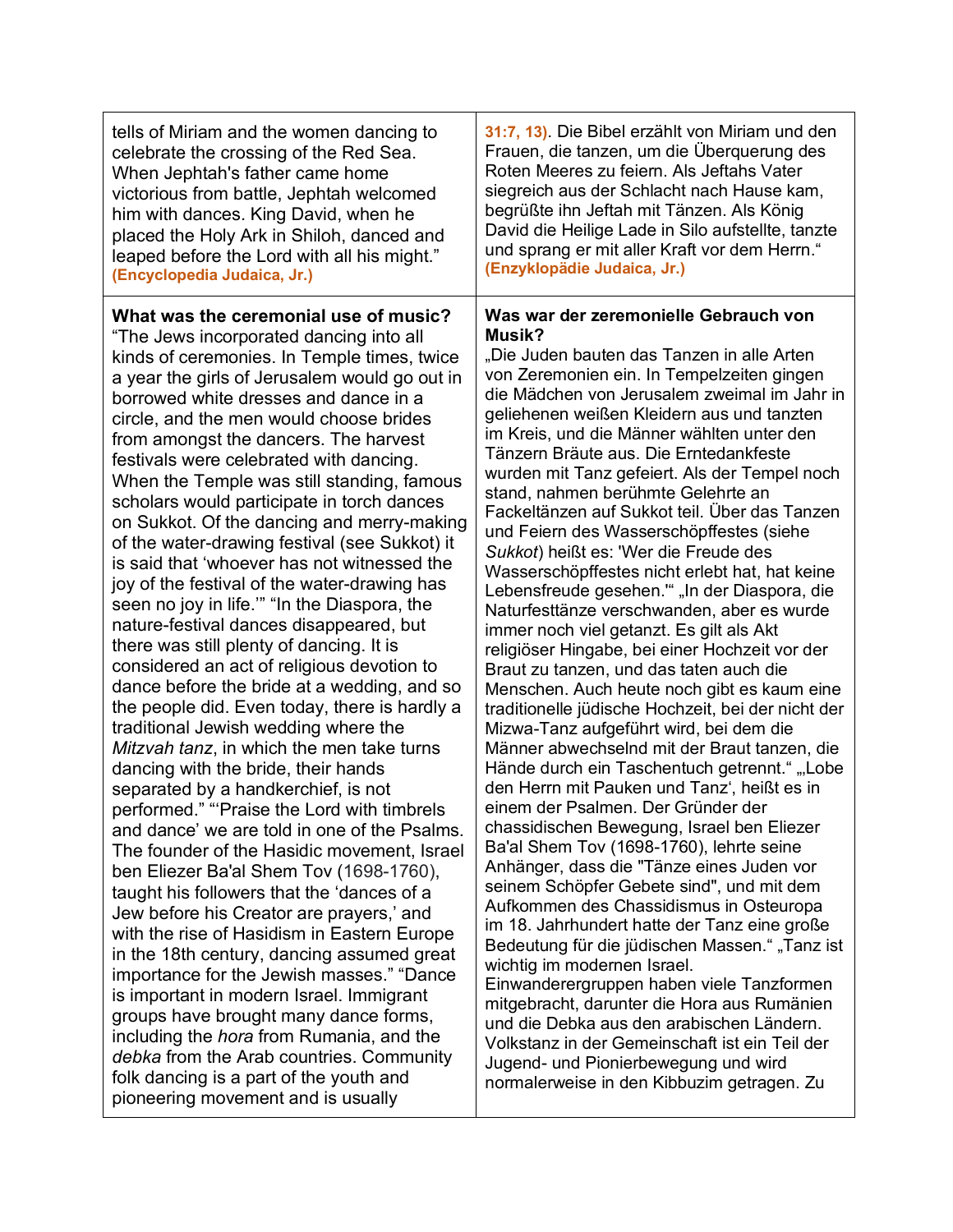| common on kibbutzim. Modern Israel dance         | den modernen israelischen Tanzgruppen            |
|--------------------------------------------------|--------------------------------------------------|
| groups include the Inbal company of              | gehören die Inbal-Kompanie jemenitischer         |
| Yemenite dancers, and the Batsheva Ballet.       | Tänzer und das Batsheva-Ballett. Das             |
| The Daliyyah folk-dance festival, begun by       | Daliyyah-Volkstanzfestival, das 1944 von der     |
| the choreographer Gurit Kadman at Kibbutz        | Choreografin Gurit Kadman im Kibbuz Daliyyah     |
| Daliyyah in 1944 was held annually for           | ins Leben gerufen wurde, fand jahrzehntelang     |
| decades. The Karmiel dance festival is           | jährlich statt. Das Tanzfestival Karmiel ist     |
| popular." (Encyclopedia Judaica, Jr.)            | beliebt." (Enzyklopädie Judaica, Jr.)            |
| How was music used in the Temple?                | Wie wurde Musik im Tempel verwendet?             |
| "In the days of the Temple, each day during      | "In den Tagen des Tempels füllten die Priester   |
| the last six hol ha-mo'ed days of the festival   | jeden Tag während der letzten sechs hol ha-      |
| (though not on the Sabbath), the priests used    | mo'ed-Tage des Festes (allerdings nicht am       |
| to fill a golden flagon with water drawn from    | Sabbat) einen goldenen Krug mit Wasser aus       |
| the beautiful spring of Siloam in the valley to  | der schönen Quelle von Siloam in das Tal         |
| the south of the Temple Mount, and carry it up   | südlich des Tempelbergs und trage es für eine    |
| the hill for a ceremony at the altar. This       | Zeremonie am Altar den Hügel hinauf. Diese       |
| ceremony was called Simhat Bet ha-Sho'evah       | Zeremonie wurde Simhat Bet ha-Sho'evah (die      |
| (the joy of the water drawing). According to the | Freude am Wasserziehen) genannt. Nach der        |
| Mishnah, whoever failed to witness this          | Mischna, wer zu seinen Lebzeiten nicht Zeuge     |
| ceremony in his lifetime 'never witnessed real   | dieser Zeremonie wurde, "erlebte nie wirkliche   |
| joy.' Golden candlesticks, 50 cubits high, were  | Freude." Goldene Leuchter, 50 Ellen hoch,        |
| lit with wicks made out of worn-out garments     | wurden mit Dochten aus abgenutzten               |
| of the priests, and the light emitted was so     | Gewändern der Priester angezündet, und das       |
| bright that 'there was not a courtyard in        | Licht, das ausgestrahlt wurde, war so hell dass  |
| Jerusalem that did not reflect the light of the  | "es keinen Hof in Jerusalem gab, der nicht das   |
| Bet ha-Sho'evah.' Men of piety and good          | Licht der Bet ha-Sho'evah widerspiegelte."       |
| deeds used to dance before the candlesticks      | Männer der Frömmigkeit und der guten Taten       |
| with burning torches in their hands, singing     | tanzten vor den Leuchtern mit brennenden         |
| songs and praises. And countless Levites         | Fackeln in der Hand und sangen Lieder und        |
| played on harps, lyres, cymbals, trumpets and    | Lobpreisungen. Und unzählige Leviten spielten    |
| other musical instruments, on the 15 steps       | auf Harfen, Leiern, Zimbeln, Trompeten und       |
| leading from the Court of the Israelites to the  | anderen Musikinstrumenten auf den 15 Stufen,     |
| Court of the Women." "From all corners of the    | die vom Hof der Israeliten zum Hof der Frauen    |
| Land of Israel throngs of pilgrims used to       | führten." "Aus allen Ecken des Landes Israel     |
| make their way up to Jerusalem carrying the      | zogen Scharen von Pilgern nach Jerusalem         |
| gaily decorated baskets of fruit and grain       | hinauf und trugen die bunt geschmückten          |
| which they brought to the Temple as a            | Körbe mit Früchten und Getreide, die sie als     |
| thanksgiving offering. At the gates of the city  | Dankopfer in den Tempel brachten. Vor den        |
| the townsfolk greeted them with music. The       | Toren der Stadt begrüßten sie die Bürger mit     |
| pilgrims then ascended the broad marble          | Musik. Die Pilger stiegen dann die breite        |
| staircase that led from the City of David to the | Marmortreppe hinauf, die von der Stadt Davids    |
| summit of the Temple Mount, where they           | zum Gipfel des Tempelbergs führte, wo sie den    |
| would present their offerings to the Priests."   | Priestern ihre Opfergaben darbrachten."          |
| "Levites were entitled to serve at the sanctuary | "Leviten hatten das Recht, im Heiligtum als      |
| as assistants to the priests. Their duties       | Assistenten der Priester zu dienen. Zu ihren     |
| included serving as custodians of the            | Aufgaben gehörte es, als Hüter des Heiligtums,   |
| sanctuary, as musicians, judges, scribes and     | als Musiker, Richter, Schriftgelehrte und Lehrer |
| teachers." (Encyclopedia Judaica, Jr.)           | zu dienen." (Enzyklopädie Judaica, Jr.)          |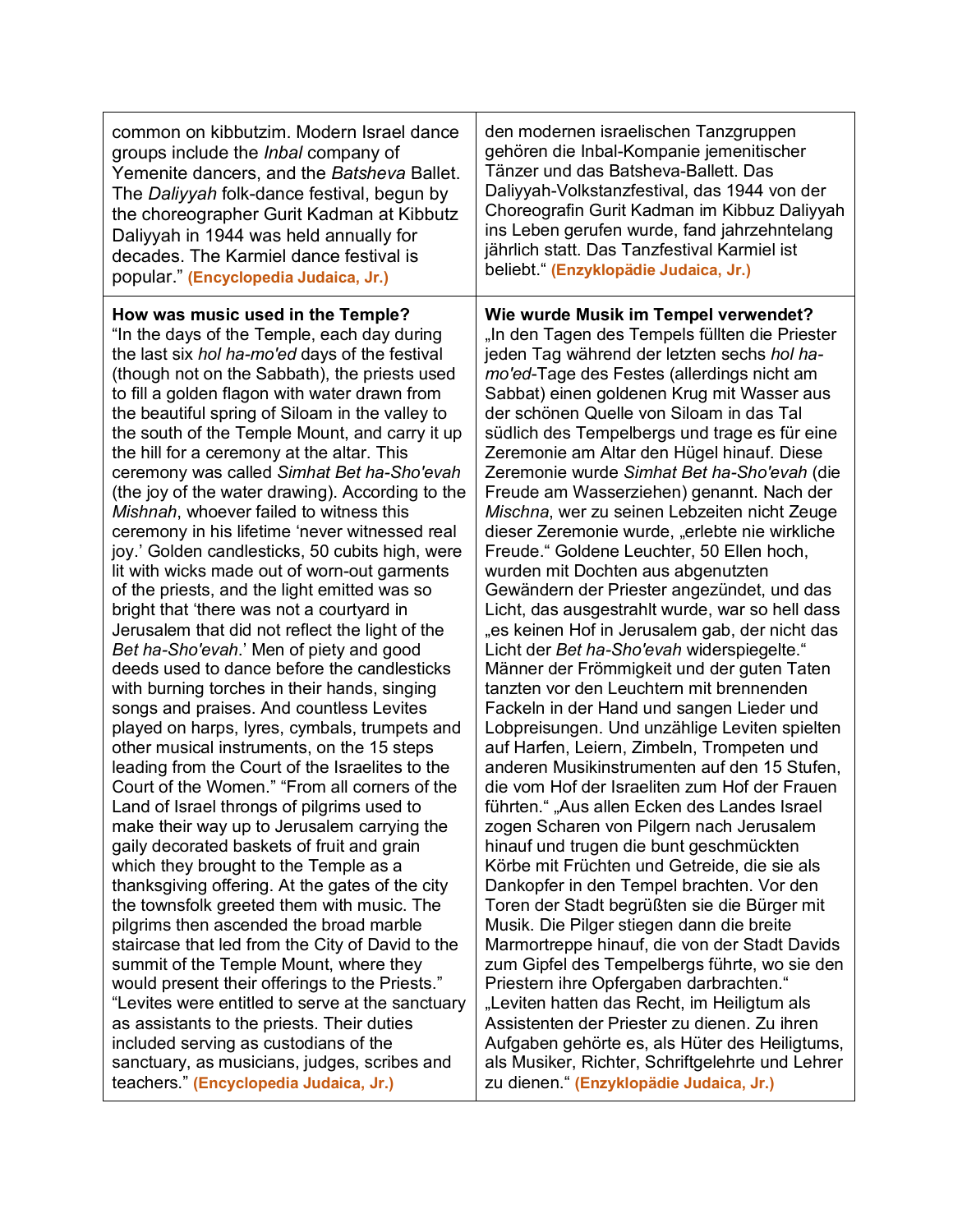## **What book of the Bible do I cherish as music?**

The following quote give a wonderful background on the Psalms. They are original singing and musical praises to the Lord still used among many religious people. "Psalms the first book of the *Ketuvim* section of the Bible, constituting an anthology of lyric poems universally recognized as the foremost collection of Hebrew religious poetry. The English name 'Psalms' is derived from the Greek word for a 'song sung to a stringed instrument' while the Hebrew name, *Tehillim*, is derived from the root meaning praise and glorification. The Hebrew title characterizes the book in terms of its essential contents–a collection of profoundly religious poems of praise to God– while the English title characterizes it in terms of its form: lyric poems designed for elaborate musical accompaniment." "Traditionally, authorship of the book of Psalms has been ascribed to King David. 73 of the 150 Psalms begin with the superscription *le-David*, although the precise connotation of this term is uncertain; it could mean 'concerning David' or 'a dedication to David' and not necessarily 'by David.' Furthermore, of the remaining Psalms, many bear superscriptions relating them to ten other figures of early Israelite history, ranging from Adam to Moses. However, the association of King David with Psalms rests on strong, ancient traditions. Moreover, in other books of the Bible David appears as a skillful player on the lyre, as an inventor of musical instruments and as a composer of dirges, and is described in one place as the 'sweet singer of Israel.'" "Some evidence further suggests that King David organized guilds of Psalm singers in the Tabernacle (I Chronicles 6:16), which were certainly functioning during the period of the First Temple. The fact that the names of some of these groups (the '*Korahites'* and the '*Asaphites'*) appear in the superscription of

#### **Welches Buch der Bibel schätze ich als Musik?**

Das folgende Zitat bietet einen wunderbaren Hintergrund zu den Psalmen. Sie sind originelle Gesangs- und musikalische Lobpreisungen an den Herrn, die noch immer von vielen religiösen Menschen verwendet werden. "Psalmen – das erste Buch des *Ketuvim*-Abschnitts der Bibel, eine Anthologie lyrischer Gedichte, die allgemein als die führende Sammlung hebräischer religiöser Poesie anerkannt ist. Der englische Name "Psalmen" leitet sich vom griechischen Wort für ein "auf einem Saiteninstrument gesungenes Lied" ab, während der hebräische Name *Tehillim* von der Wurzel abgeleitet ist, die Lob und Verherrlichung bedeutet. Der hebräische Titel charakterisiert das Buch in seinem wesentlichen Inhalt – eine Sammlung zutiefst religiöser Lobgesänge auf Gott –, während der englische Titel es in seiner Form charakterisiert: lyrische Gedichte, die für eine aufwendige musikalische Begleitung bestimmt sind." "Traditionell wird König David die Urheberschaft des Buches der Psalmen zugeschrieben. 73 der 150 Psalmen beginnen mit der Überschrift le-David, obwohl die genaue Bedeutung dieses Begriffs ungewiss ist; es könnte "in Bezug auf David" oder "eine Widmung an David" und nicht unbedingt "von David" bedeuten. Darüber hinaus tragen viele der verbleibenden Psalmen Überschriften, die sie auf zehn andere Persönlichkeiten der frühen israelitischen Geschichte beziehen, von Adam bis Moses. Die Verbindung von König David mit Psalmen beruht jedoch auf starken, alten Traditionen. Darüber hinaus erscheint David in anderen Büchern der Bibel als geschickter Spieler auf der Leier, als Erfinder von Musikinstrumenten und als Komponist von Klageliedern und wird an einer Stelle als der süße Sänger Israels' beschrieben." "Einige Beweise weist ferner darauf hin, dass König David im Tabernakel Gilden von Psalmsängern organisierte **(1. Chronik 6:16)**, die sicherlich während der Zeit des Ersten Tempels funktionierten. Die Tatsache, dass die Namen einiger dieser Gruppen (der "Korahiten" und der "*Asaphiten*") in der Überschrift verschiedener Psalmen auftauchen, weist auf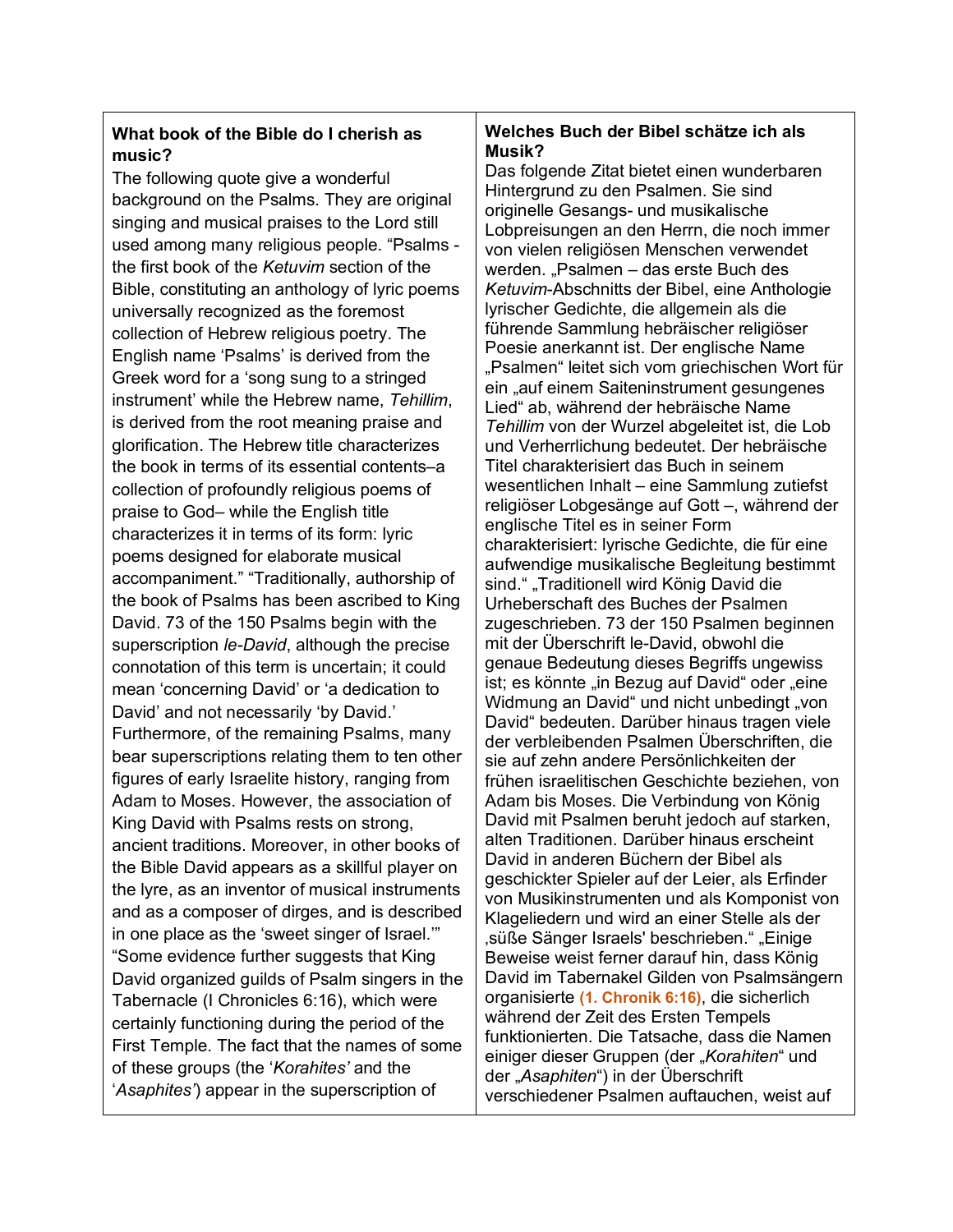| various psalms, indicate their strong<br>involvement in the early public worship of<br>Israel. Bible critics today (unlike those of 100<br>years ago) almost all agree that the Psalms<br>represent a very early form of Israelite<br>literature, bearing no Hellenistic influences and<br>thus predating, at the very latest, early Second<br>Temple times." (Encyclopedia Judaica, Jr.)                                                                                                                                                                                                                                                                                                                                                                                                                                                                                                                                                                                                                                                                                                                                                                                                                                                                                                                                                                                      | ihre starke Beteiligung an der frühen<br>öffentlichen Anbetung Israels hin. Bibelkritiker<br>sind sich heute (im Gegensatz zu denen vor<br>100 Jahren) fast alle einig, dass die Psalmen<br>eine sehr frühe Form der israelitischen Literatur<br>darstellen, die keine hellenistischen Einflüsse<br>trägt und somit spätestens vor der frühen Zeit<br>des Zweiten Tempels zurückdatiert."<br>(Enzyklopädie Judaica, Jr.)                                                                                                                                                                                                                                                                                                                                                                                                                                                                                                                                                                                                                                                                                                                                                                                                                                                                                                                                                                                                                                                                                                                     |
|--------------------------------------------------------------------------------------------------------------------------------------------------------------------------------------------------------------------------------------------------------------------------------------------------------------------------------------------------------------------------------------------------------------------------------------------------------------------------------------------------------------------------------------------------------------------------------------------------------------------------------------------------------------------------------------------------------------------------------------------------------------------------------------------------------------------------------------------------------------------------------------------------------------------------------------------------------------------------------------------------------------------------------------------------------------------------------------------------------------------------------------------------------------------------------------------------------------------------------------------------------------------------------------------------------------------------------------------------------------------------------|----------------------------------------------------------------------------------------------------------------------------------------------------------------------------------------------------------------------------------------------------------------------------------------------------------------------------------------------------------------------------------------------------------------------------------------------------------------------------------------------------------------------------------------------------------------------------------------------------------------------------------------------------------------------------------------------------------------------------------------------------------------------------------------------------------------------------------------------------------------------------------------------------------------------------------------------------------------------------------------------------------------------------------------------------------------------------------------------------------------------------------------------------------------------------------------------------------------------------------------------------------------------------------------------------------------------------------------------------------------------------------------------------------------------------------------------------------------------------------------------------------------------------------------------|
| How is music used in modern Jewish<br>worship?<br>"Today, in the synagogue, on the first six<br>days of Sukkot (except Shabbat), a single<br>circuit is made around the bimah [pulpit] by<br>the congregants and chant hoshanot<br>[praises to the Lord]. On the seventh day,<br>Hoshana Rabba, the procession is repeated<br>seven times Every adult male in the<br>congregation is honored with carrying a<br>Torah, and there is much singing"<br>(Encyclopedia Judaica, Jr.) It should be noted<br>that reading scriptures and praying are to be<br>done in a singing or chanting way to<br>differentiate the common everyday sounds<br>of the mouth with the Word of the Lord or<br>words to the Lord. A pattern of singing has<br>developed that puts emphasis on particular<br>syllables and words. When a boy has a Bar<br>Mitzvah, he is accompanied by a person<br>who may prompt him to sing his words<br>correctly while making sure that his clothing,<br>cap, robe, sash, etc. is worn correctly.<br>"Singing is a festive part of many Jewish<br>occasions. Many times, the Eastern Jews<br>(Sephardic) and Western Jews (Ashkenazi)<br>sing the same lyrics with their own ethnic<br>music and intonation." (Encyclopedia Judaica,<br>Jr.) Music inspired the early pioneers of the<br>gathering Jews. That gathering is called<br>"Aliya," it means to go up. | Wie wird Musik im modernen jüdischen<br><b>Gottesdienst verwendet?</b><br>"Heute, in der Synagoge, an den ersten sechs<br>Tagen von Sukkot (Laubhüttefest, außer<br>Schabbat), machen die Gemeindeglieder einen<br>einzigen Rundgang um die Bima [Kanzel]<br>und singen Hoshanot [Lob dem Herrn]. Am<br>siebten Tag, Hoshana Rabba, wird die<br>Prozession sieben Mal wiederholt. Jeder<br>erwachsene Mann in der Versammlung wird<br>mit dem Tragen einer Tora geehrt und es<br>wird viel gesungen. . " (Enzyklopädia Judaica,<br>Jr.) Es sollte beachtet werden, dass das Lesen<br>der heiligen Schriften und das Beten auf<br>singende oder chantende Weise erfolgen<br>müssen, um die üblichen alltäglichen<br>Mundlaute mit dem Wort des Herrn oder<br>Worten an den Herrn zu unterscheiden. Es hat<br>sich ein Gesangsmuster entwickelt, das<br>besondere Silben und Wörter betont. Wenn ein<br>Junge eine Bar Mizwa hat, wird er von einer<br>Person begleitet, die ihn auffordern kann, seine<br>Worte richtig zu singen, während er sicherstellt,<br>dass seine Kleidung, Mütze, Robe, Schärpe<br>usw. richtig getragen wird. "Singen ist fester<br>Bestandteil vieler jüdischer Anlässe. Oft singen<br>die Ostjuden (sephardisch) und die Westjuden<br>(Ashkenazi) die gleichen Texte mit ihrer<br>eigenen ethnischen Musik und Intonation."<br>(Enzyklopädia Judaica, Jr.) Musik inspirierte die<br>frühen Pioniere der sich versammelnden<br>Juden. Diese Versammlung wird "Aliya"<br>genannt, was bedeutet, nach oben zu gehen. |
| How did the Israeli National Anthem<br>come to be?<br>"The ideal of freedom has always been<br>cherished by the Jews, for their history has<br>been one of slavery, exile and persecution-<br>slavery in Egypt until the Exodus around the                                                                                                                                                                                                                                                                                                                                                                                                                                                                                                                                                                                                                                                                                                                                                                                                                                                                                                                                                                                                                                                                                                                                     | Wie ist die israelische Nationalhymne<br>entstanden?<br>"Das Ideal der Freiheit wurde von den Juden<br>immer geschätzt, denn ihre Geschichte war<br>geprägt von Sklaverei, Exil und Verfolgung -<br>Sklaverei in Ägypten bis zum Exodus um das                                                                                                                                                                                                                                                                                                                                                                                                                                                                                                                                                                                                                                                                                                                                                                                                                                                                                                                                                                                                                                                                                                                                                                                                                                                                                               |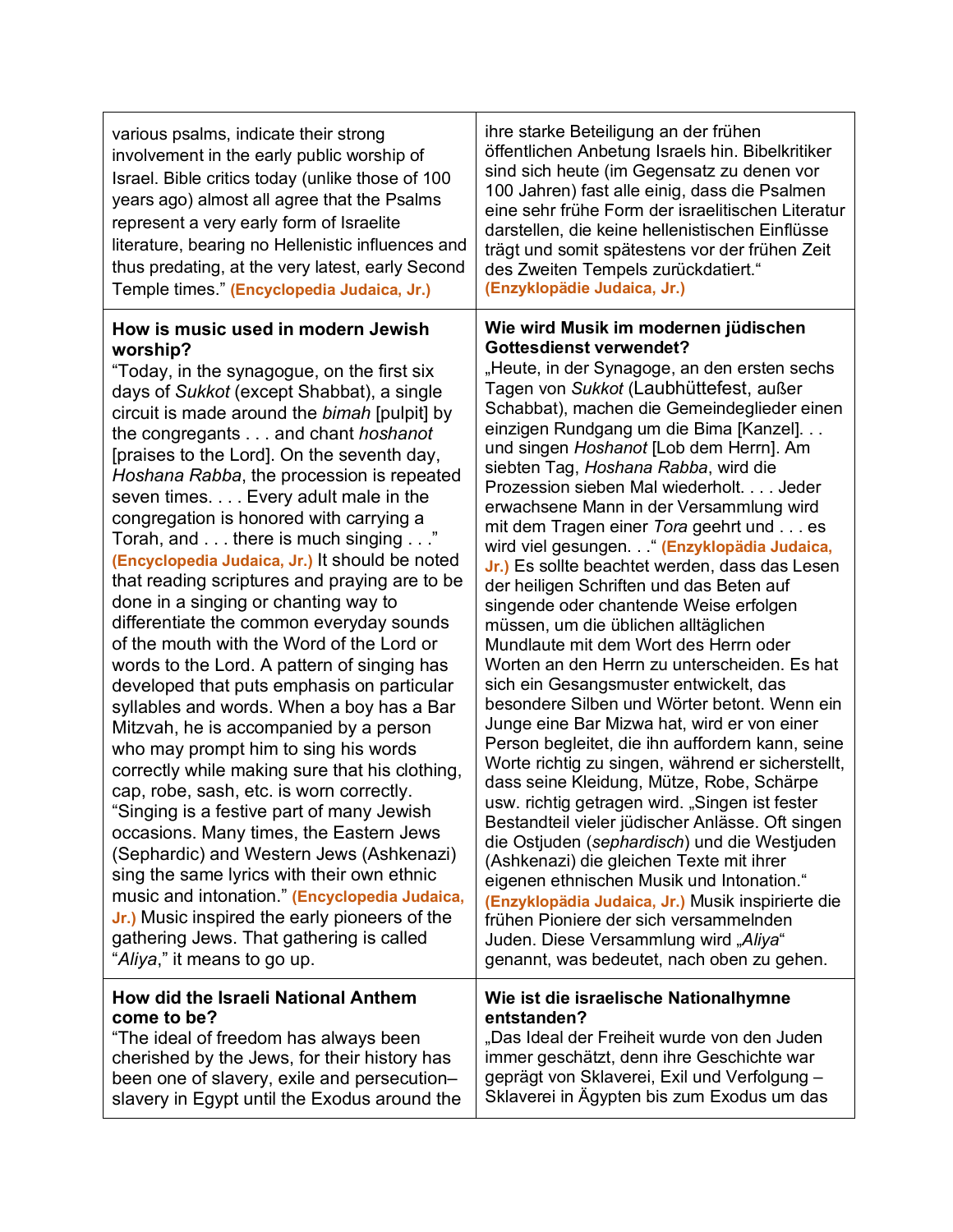13th century B.C.E., and exile and oppression since the destruction of the Second Temple in 70 C.E. Throughout the exile, the hope of the return to *Erez* Israel was kept alive, developing into the Zionist movement in the 19th century, which found its fruition in the creation of the State of Israel in 1948. A fitting symbol of the Jews' desire for their own land, government and defense is the national anthem Ha-Tikvah ('The Hope')." "The poem was first written by Naphtali Herz Imber, probably in 1878, as 'Our Hope,' to express the yearning of the Jews to live as a free people on their own land. In 1882, after Imber had read the poem to a group of settlers in Rishon le-Zion, Samuel Cohen, a recent immigrant from Moldavia, set it to a melody based on an old Moldavian-Rumanian folk song. The song achieved the status of a folk song almost overnight, and was sung in settlements throughout Erez Israel, as well as at Zionist congresses. The Seventh Zionist Congress (Basle, 1905) ended with an 'enormously moving singing of Ha-Tikvah by all present,' a moment which probably confirmed the song's status. The 18th Zionist Congress in Prague, 1933, declared Ha-Tikvah the official Zionist anthem. In 1948, the Italian conductor Bernardino Molinari orchestrated the song for the Israel Philharmonic Orchestra, giving it its final version. At the Declaration of the State of Israel on May 14, 1948, Ha-Tikvah was sung at the opening ceremony and played by the Palestine symphony orchestra at the conclusion; however, *Ha-Tikvah* has never been given official status as a national anthem by a proclamation of the Knesset." **(Encyclopedia Judaica, Jr.)**

 As long as deep in the heart (*Kol od ba'le'vav p'nima,)* The soul of a Jew yearns,  *(Nefesh yehudi ho'miyah.)* And towards the east (*U'lefa-atei mizrach kadimah,)* An eye keeps watch upon Zion, (*Ayin le'Tziyyon tzofiyah.)*

13. 70 n. Chr. Während des gesamten Exils wurde die Hoffnung auf die Rückkehr nach Erez Israel am Leben gehalten und entwickelte sich im 19. Jahrhundert zur zionistischen Bewegung, die 1948 in der Gründung des Staates Israel ihre Früchte trug. Ein passendes Symbol für die Juden. Wunsch nach eigenem Land, eigener Regierung und Verteidigung ist die Nationalhymne Ha-Tikvah ("Die Hoffnung")." "Das Gedicht wurde erstmals wahrscheinlich 1878 von Naphtali Herz Imber als , Unsere Hoffnung' geschrieben, um die Sehnsucht der Juden auszudrücken, als freies Volk auf ihrem eigenen Land zu leben. Im Jahr 1882, nachdem Imber das Gedicht einer Gruppe von Siedlern in Rishon le-Zion vorgelesen hatte, vertonte Samuel Cohen, ein neuer Einwanderer aus Moldawien, es zu einer Melodie, die auf einem alten moldauischrumänischen Volkslied basiert. Das Lied erreichte fast über Nacht den Status eines Volksliedes und wurde in Siedlungen in ganz Erez Israel sowie auf zionistischen Kongressen gesungen. Der Siebte Zionistenkongress (Basel, 1905) endete mit einem "enorm bewegenden Singen von *Ha-Tikvah* durch alle Anwesenden", ein Moment, der den Status des Liedes wahrscheinlich bestätigte. Der 18. Zionistenkongress in Prag 1933 erklärte *Ha-Tikwa* zur offiziellen zionistischen Hymne. 1948 orchestrierte der italienische Dirigent Bernardino Molinari das Lied für das Israel Philharmonic Orchestra und gab ihm seine endgültige Fassung. Bei der Erklärung des Staates Israel am 14. Mai 1948 wurde *Ha-Tikvah* bei der Eröffnungszeremonie gesungen und zum Abschluss vom Palästina-Sinfonieorchester gespielt; *Ha-Tikvah* hat jedoch nie durch eine Proklamation der Knesset den offiziellen Status einer Nationalhymne erhalten." **(Enzyklopädie Judaica, Jr.)**

 Solange noch im Herzen  *(Kol od ba'le'vav p'nima,)* eine jüdische Seele wohnt  *(Nefesh yehudi ho'miyah.)* und nach Osten hin, vorwärts,  *(U'lefa-atei mizrach kadimah,)* ein Auge nach Zion blickt,  *(Ayin le'Tziyyon tzofiyah.)*